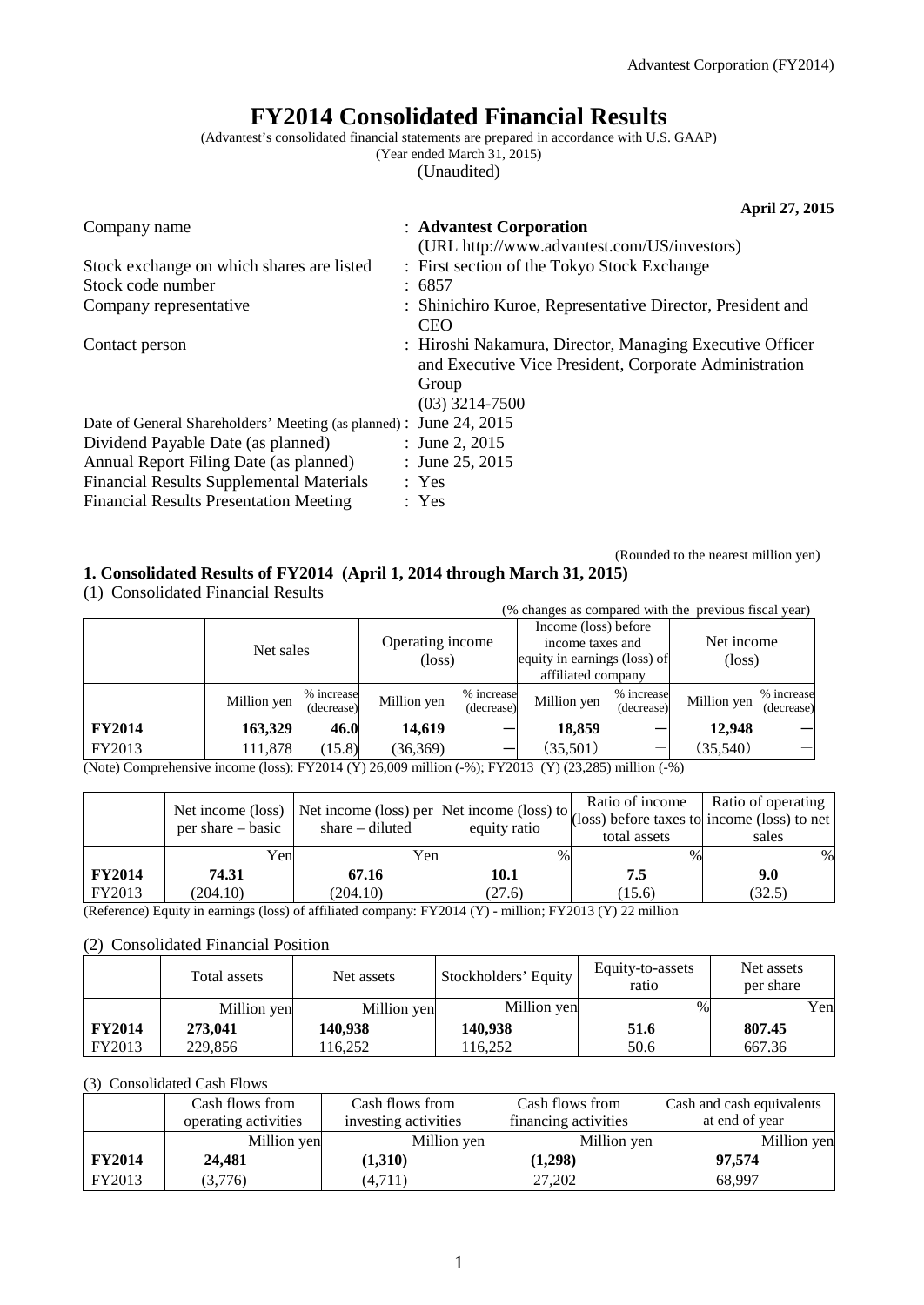## **2. Dividends**

|                      |                                              |        | Dividend per share |          |              | Ratio of total                     |                                |                                                           |
|----------------------|----------------------------------------------|--------|--------------------|----------|--------------|------------------------------------|--------------------------------|-----------------------------------------------------------|
| (Record Date)        | First<br>quarter end quarter end quarter end | Second | Third              | Year end | Annual total | Total<br>dividend<br>paid (annual) | Payout ratio<br>(consolidated) | amount of<br>dividends to<br>net assets<br>(consolidated) |
|                      | yen                                          | yen    | yen                | yen      | yen          | Million yen                        | $\%$                           | %                                                         |
| FY2013               |                                              | 10.00  |                    | 5.00     | 15.00        | 2,613                              |                                | 2.0                                                       |
| FY2014               |                                              | 5.00   |                    | 10.00    | 15.00        | 2,616                              | 20.2                           | 2.0                                                       |
| FY2015<br>(forecast) |                                              | 10.00  |                    | 10.00    | 20.00        | N/A                                | 29.1                           | N/A                                                       |

## **3. Projected Results for FY2015 (April 1, 2015 through March 31, 2016)**

|        | (% changes as compared with the corresponding period of the previous fiscal year) |         |                                 |     |                                                                                     |        |               |               |                         |     |
|--------|-----------------------------------------------------------------------------------|---------|---------------------------------|-----|-------------------------------------------------------------------------------------|--------|---------------|---------------|-------------------------|-----|
|        | Net sales                                                                         |         | Operating<br><sub>1</sub> ncome |     | Income before<br>income taxes and<br>equity in earnings<br>of affiliated<br>company |        | Net income    |               | Net income per<br>share |     |
|        | Million yen                                                                       |         | % Million yen                   |     | % Million yen                                                                       |        | % Million yen | $\frac{0}{0}$ |                         | Yen |
| FY2015 | 165,000                                                                           | $1.0\,$ | 15,000                          | 2.6 | 15,000                                                                              | (20.5) | 12,000        | (7.3)         | 68.75                   |     |

## **4. Others**

(1) Material changes in subsidiaries during this period (changes in scope of consolidation resulting from changes in subsidiaries): No

## (2) Changes in accounting principles, procedures and the presentation of the consolidated financial statements

- 1) Changes based on revisions of accounting standard : No
- 2) Changes other than 1) above : No
- (3) Number of issued and outstanding stock (common stock):
	- 1) Number of issued and outstanding stock at the end of each fiscal period (including treasury stock): FY2014 199,566,770 shares; FY2013 199,566,770 shares.
	- 2) Number of treasury stock at the end of each fiscal period:
	- FY2014 25,020,294 shares; FY2013 25,368,828 shares.
	- 3) Average number of outstanding stock for each period: FY2014 174,244,799 shares; FY2013 174,134,457 shares.

#### **(Reference)Non-Consolidated Results of FY2014 (April 1, 2014 through March 31, 2015)** (1) Non-Consolidated Financial Results

|               | Net sales   |                          | Operating income<br>(loss) |                          | Ordinary income<br>(loss |                          | Net income<br>(loss) |                          |
|---------------|-------------|--------------------------|----------------------------|--------------------------|--------------------------|--------------------------|----------------------|--------------------------|
|               | Million yen | % increase<br>(decrease) | Million yen                | % increase<br>(decrease) | Million yen              | % increase<br>(decrease) | Million yen          | % increase<br>(decrease) |
| <b>FY2014</b> | 84.916      | 72.4                     | (1,656)                    |                          | 12,286                   |                          | 12,621               |                          |
| FY2013        | 49,261      | (22.7)                   | (30, 304)                  |                          | (20, 582)                | $\overline{\phantom{a}}$ | (21, 676)            |                          |

|               | Net income (loss)<br>per share – basic | Net income (loss) per<br>share - diluted |
|---------------|----------------------------------------|------------------------------------------|
|               | Yen                                    | Yen                                      |
| <b>FY2014</b> | 72.43                                  | 65.43                                    |
| FY2013        | (124.48)                               |                                          |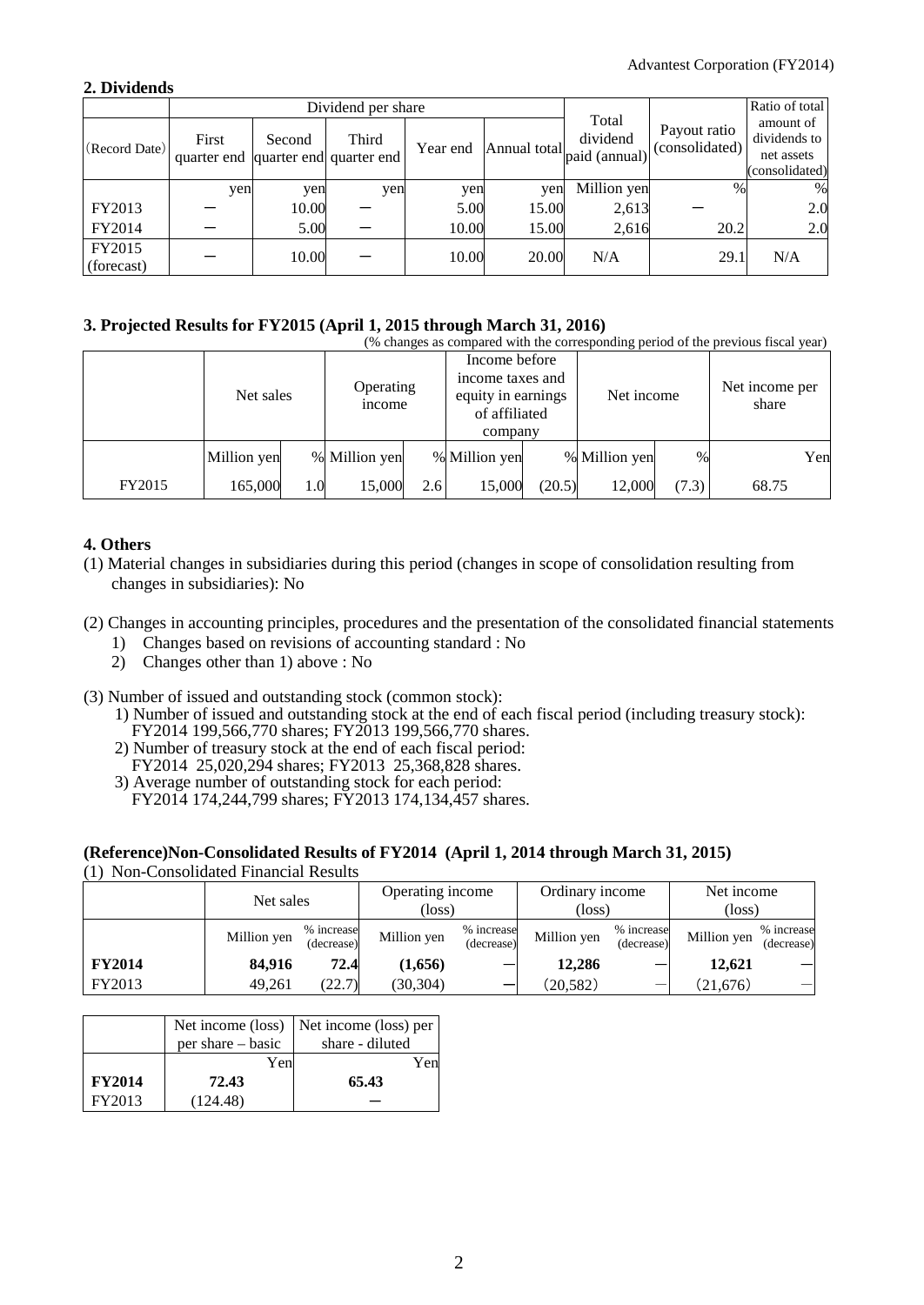## (2)**Non-Consolidated Financial Position**

|               | Total assets | Net assets  | Equity-to-assets<br>ratio | Net assets<br>per share |
|---------------|--------------|-------------|---------------------------|-------------------------|
|               | Million yen  | Million yen | $\%$                      | Yen                     |
| <b>FY2014</b> | 206,295      | 112,232     | 53.2                      | 629.13                  |
| FY2013        | 181.993      | 101,676     | 54.2                      | 566.51                  |

(Reference) Shareholders' Equity at the end of each fiscal period: FY2014 (Y) 109,812 million; FY2013 (Y) 98,685 million

## **Status of Audit Procedures**

This consolidated financial results report is not subject to audit procedures by independent auditors under Japan's Financial Instruments and Exchange Law. At the time of release of this report, audit procedures under the Financial Instruments and Exchange Law have not been completed.

## **Explanation on the Appropriate Use of Future Earnings Projections and Other Special Instructions**

This document contains "forward-looking statements" that are based on Advantest's current expectations, estimates and projections. These forward-looking statements are subject to known and unknown risks, uncertainties and other factors that may cause Advantest's actual results, levels of activities, performance or achievements to be materially different from those expressed or implied by such forward-looking statements. These factors include: (i) changes in demand for the products and services produced and offered by Advantest's customers, including semiconductors, communications services and electronic goods; (ii) circumstances relating to Advantest's investment in technology, including its ability to timely develop products that meet the changing needs of semiconductor manufacturers, communications network equipment and components makers and service providers; (iii) significant changes in the competitive environment in the major markets where Advantest purchases materials, components and supplies for the production of its products or where its products are produced, distributed or sold; and (iv) changes in economic conditions, currency exchange rates or political stability in the major markets where Advantest procures materials, components and supplies for the production of its principal products or where its products are produced, distributed or sold. A discussion of these and other factors which may affect Advantest's actual results, levels of activities, performance or achievements is contained in the "Operating and Financial Review and Prospects", "Key Information - Risk Factors" and "Information on the Company" sections and elsewhere in Advantest's annual report on Form 20-F, which is on file with the United States Securities and Exchange Commission.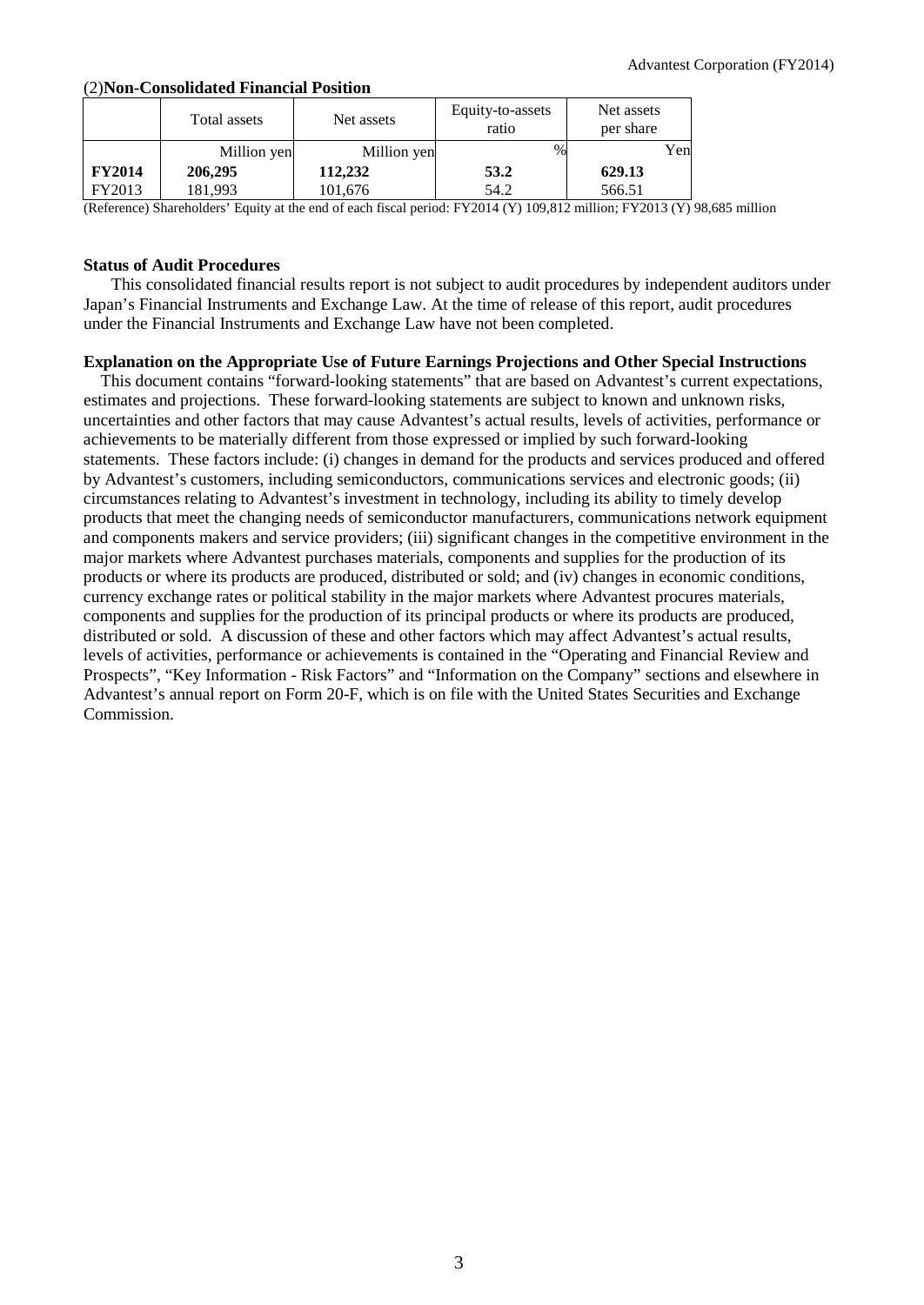## **Contents**

| 1. |                                                                                          | P. 5 |
|----|------------------------------------------------------------------------------------------|------|
|    |                                                                                          | P. 5 |
|    |                                                                                          | P. 7 |
|    | (3) Basic Policy on Distribution of Profits and Distribution for FY2014 and Distribution |      |
|    |                                                                                          | P. 8 |
| 2. |                                                                                          | P. 9 |
|    |                                                                                          | P. 9 |
|    |                                                                                          | P. 9 |
|    | (3) Mid-to-Long-Term Business Strategy and Issues to be Addressed                        | P. 9 |
| 3. | Basic Approach to the Selection of Accounting Standards                                  | P. 9 |
| 4. |                                                                                          | P.10 |
|    |                                                                                          | P.10 |
|    | (2) Consolidated Statements of Operations (Unaudited)                                    | P.12 |
|    | (3) Consolidated Statements of Comprehensive Income (Loss) (Unaudited) ··········        | P.13 |
|    | (4) Consolidated Statements of Stockholders' Equity (Unaudited) ·················        | P.14 |
|    | (5) Consolidated Statements of Cash Flows (Unaudited)                                    | P.15 |
|    | (6) Notes to the Consolidated Financial Statements                                       | P.16 |
|    | (Note 1) Accounting Principles, Procedures and the Presentation of the Consolidated      |      |
|    |                                                                                          | P.16 |
|    |                                                                                          | P.16 |
|    |                                                                                          | P.16 |
|    |                                                                                          | P.17 |
|    |                                                                                          | P.18 |
|    |                                                                                          | P.19 |
|    | <exhibit></exhibit>                                                                      |      |
|    |                                                                                          |      |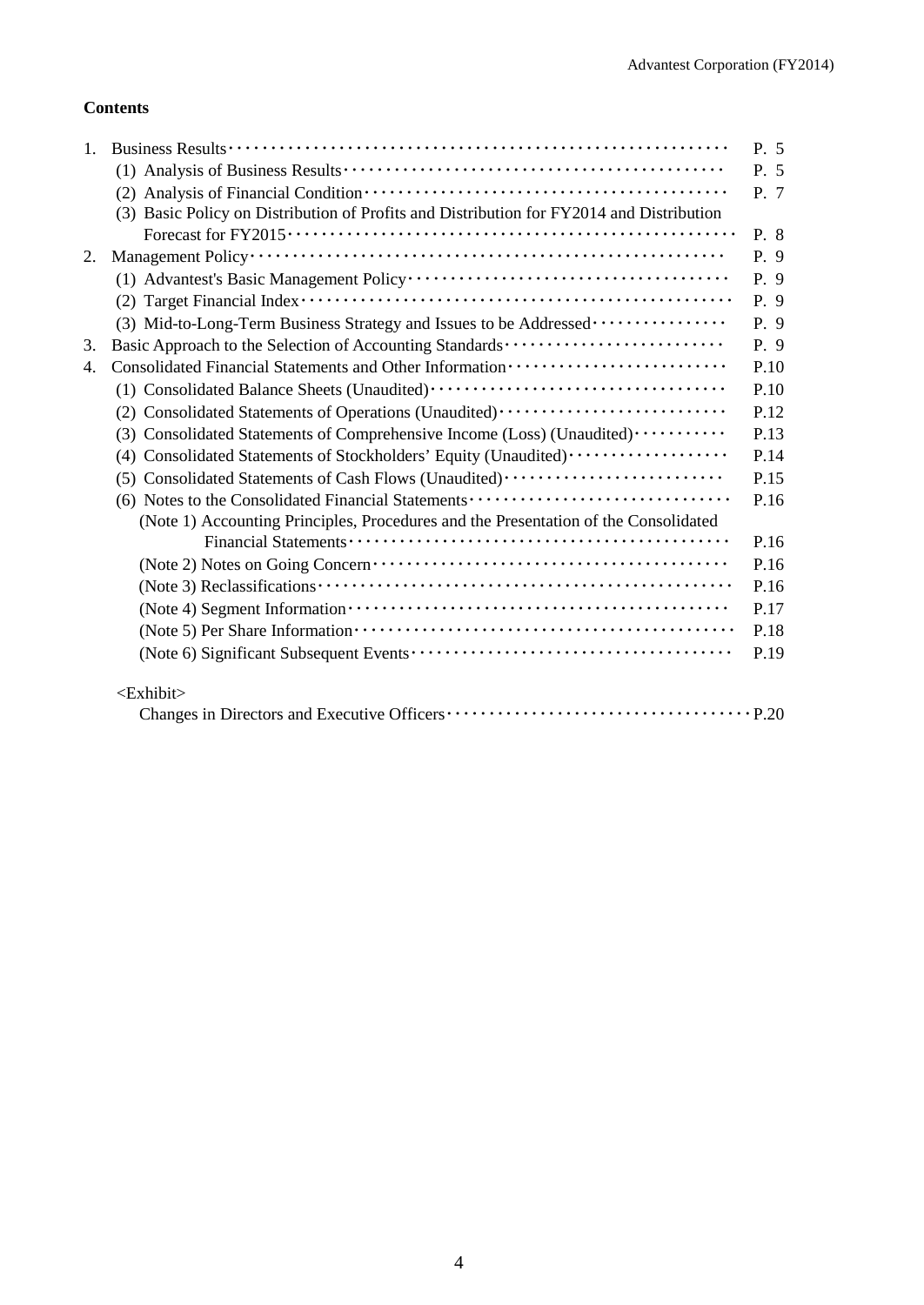## 1. Business Results

## (1) Analysis of Business Results

1) Consolidated Financial Results of FY2014 (April 1, 2014 through March 31, 2015)

|                                                                                             |        |        | (in billion yen)                                                     |
|---------------------------------------------------------------------------------------------|--------|--------|----------------------------------------------------------------------|
|                                                                                             | FY2013 | FY2014 | As compared to<br>the previous<br>fiscal year<br>increase (decrease) |
| Orders received                                                                             | 127.4  | 176.3  | 38.4%                                                                |
| Net sales                                                                                   | 111.9  | 163.3  | 46.0%                                                                |
| Operating income (loss)                                                                     | (36.4) | 14.6   |                                                                      |
| Income (loss) before income<br>taxes and equity in earnings<br>(loss) of affiliated company | (35.5) | 18.9   |                                                                      |
| Net income (loss)                                                                           | (35.5) | 12.9   |                                                                      |

During Advantest's FY2014, the world economy decelerated more than initially expected, but sustained a gradual recovery overall, supported by the ongoing steady growth of the American economy.

The semiconductor industry saw active capital investment by manufacturers into expansions of their production capacities and for miniaturization of semiconductors, spurred by ongoing global adoption of smartphones and improvements in handset performance and growing demand for semiconductors from data centers.

Amid these conditions, Advantest strove to maximize profitability by engaging in sales promotions for nonmemory test systems for which demand growth has been particularly strong, as well as by expanding its customer base across all business segments. As a result, both orders and sales increased in comparison to the previous fiscal year: orders received expanded to (Y) 176.3 billion (a 38.4% increase in comparison to the previous fiscal year) and net sales expanded to (Y) 163.3 billion (a 46.0% increase in comparison to the previous fiscal year). Advantest returned to profitability, with operating income of (Y) 14.6 billion, income before income taxes and equity in earnings of affiliated company of  $(Y)$  18.9 billion and a net income of  $(Y)$  12.9 billion, mainly due to higher year-over-year net sales, an improved mix of high-profitability products and successful cost-cutting measures undertaken across the entire Advantest Group. The percentage of net sales from overseas customers was 92.0% compared to 89.1% in the previous fiscal year.

Conditions of business segments are described below.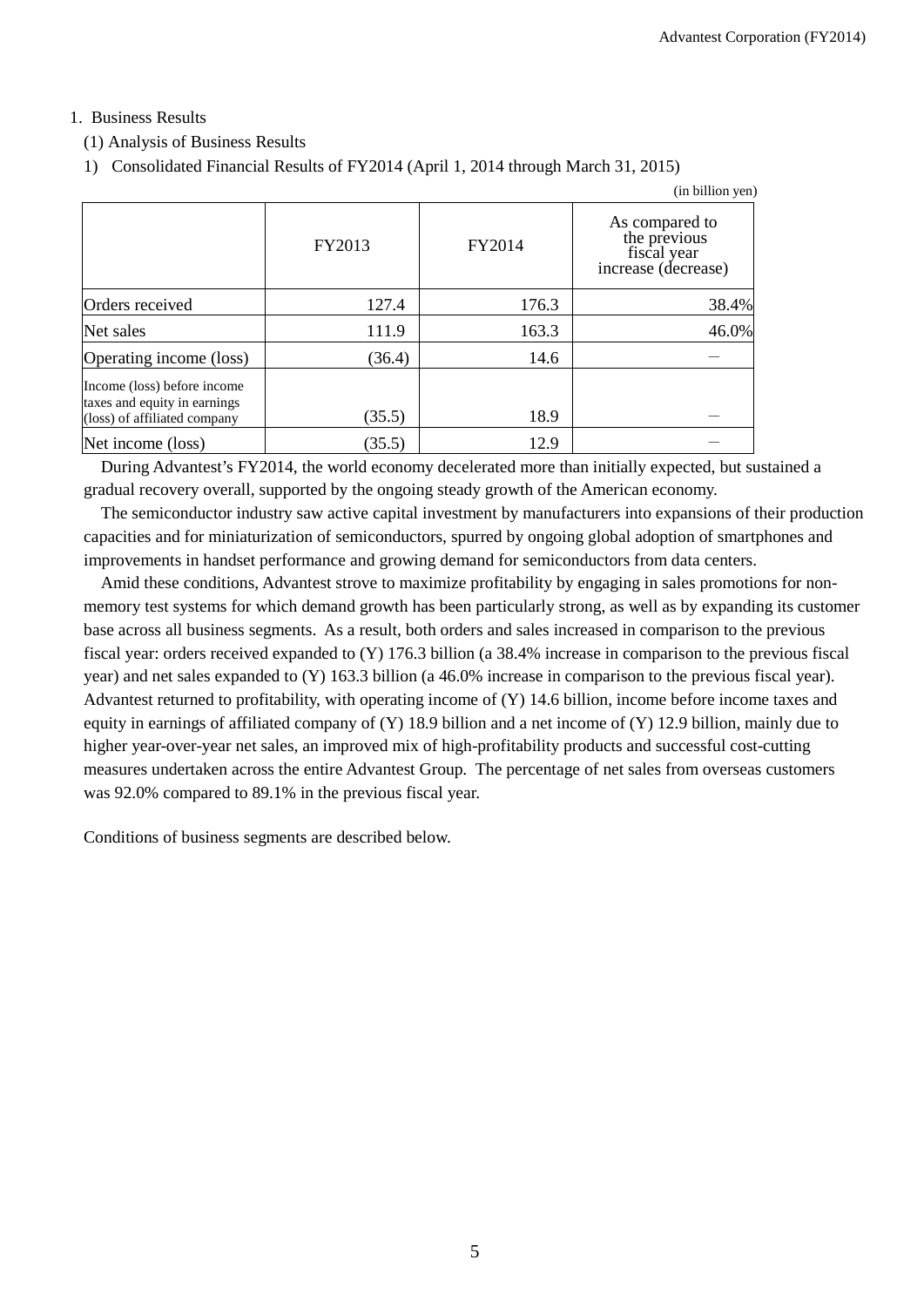| <semiconductor and="" component="" segment="" system="" test=""></semiconductor> |  |  |
|----------------------------------------------------------------------------------|--|--|
|                                                                                  |  |  |
|                                                                                  |  |  |

|                         |        |        | (in billion yen)                                                     |
|-------------------------|--------|--------|----------------------------------------------------------------------|
|                         | FY2013 | FY2014 | As compared to<br>the previous<br>fiscal year<br>increase (decrease) |
| Orders received         | 82.2   | 116.1  | 41.3%                                                                |
| Net sales               | 73.0   | 108.3  | 48.3%                                                                |
| Operating income (loss) | (26.7) | 14.6   |                                                                      |

In the Semiconductor and Component Test System segment, demand for non-memory test system was strong throughout the period, driven by robust sales of new high-end smartphones and by expansion of LTE base station infrastructure in China and the growth of the Chinese LTE smartphone market. Demand for memory test systems accelerated in the second half of FY2014 due to increasing functional speeds of DRAM and NAND flash memories.

As a result of the above, orders received were (Y) 116.1 billion (a 41.3% increase in comparison to the previous fiscal year), net sales were (Y) 108.3 billion (a 48.3% increase in comparison to the previous fiscal year), and operating income was (Y) 14.6 billion.

 $\langle$  Mechatronics System Segment $\langle$ 

| (in billion yen)        |        |        |                                                                      |  |  |  |  |
|-------------------------|--------|--------|----------------------------------------------------------------------|--|--|--|--|
|                         | FY2013 | FY2014 | As compared to<br>the previous<br>fiscal year<br>increase (decrease) |  |  |  |  |
| Orders received         | 19.2   | 31.2   | 62.8%                                                                |  |  |  |  |
| Net sales               | 15.0   | 28.3   | 89.2%                                                                |  |  |  |  |
| Operating income (loss) | (5.1)  | 3.8    |                                                                      |  |  |  |  |

In the Mechatronics System segment, nanotechnology business generated higher profits and net sales by capturing increasing demand associated with miniaturization of semiconductors and 3D chip architectures. Demand for device interfaces and test handlers that is closely correlated with the tester market also grew in connection with increased demand for semiconductor test systems.

As a result of the above, orders received were (Y)31.2 billion (a 62.8% increase in comparison to the previous fiscal year), net sales were (Y) 28.3 billion (a 89.2% increase in comparison to the previous fiscal year), and operating income was (Y) 3.8 billion.

<Services, Support and Others Segment>

|                  |        |        | (in billion yen)                                                     |
|------------------|--------|--------|----------------------------------------------------------------------|
|                  | FY2013 | FY2014 | As compared to<br>the previous<br>fiscal year<br>increase (decrease) |
| Orders received  | 26.3   | 29.1   | 10.7%                                                                |
| Net sales        | 24.2   | 26.8   | 10.8%                                                                |
| Operating income | 3.0    | 3.3    | 11.2%                                                                |

In the Services, Support and Others segment, efforts to improve the profitability of the field services business generated positive results, including an increased number of annual maintenance contracts. Advantest's newly developed and launched SSD (solid state drive) test system, developed in anticipation of strong growth in the SSD market, also contributed to net sales starting FY2014.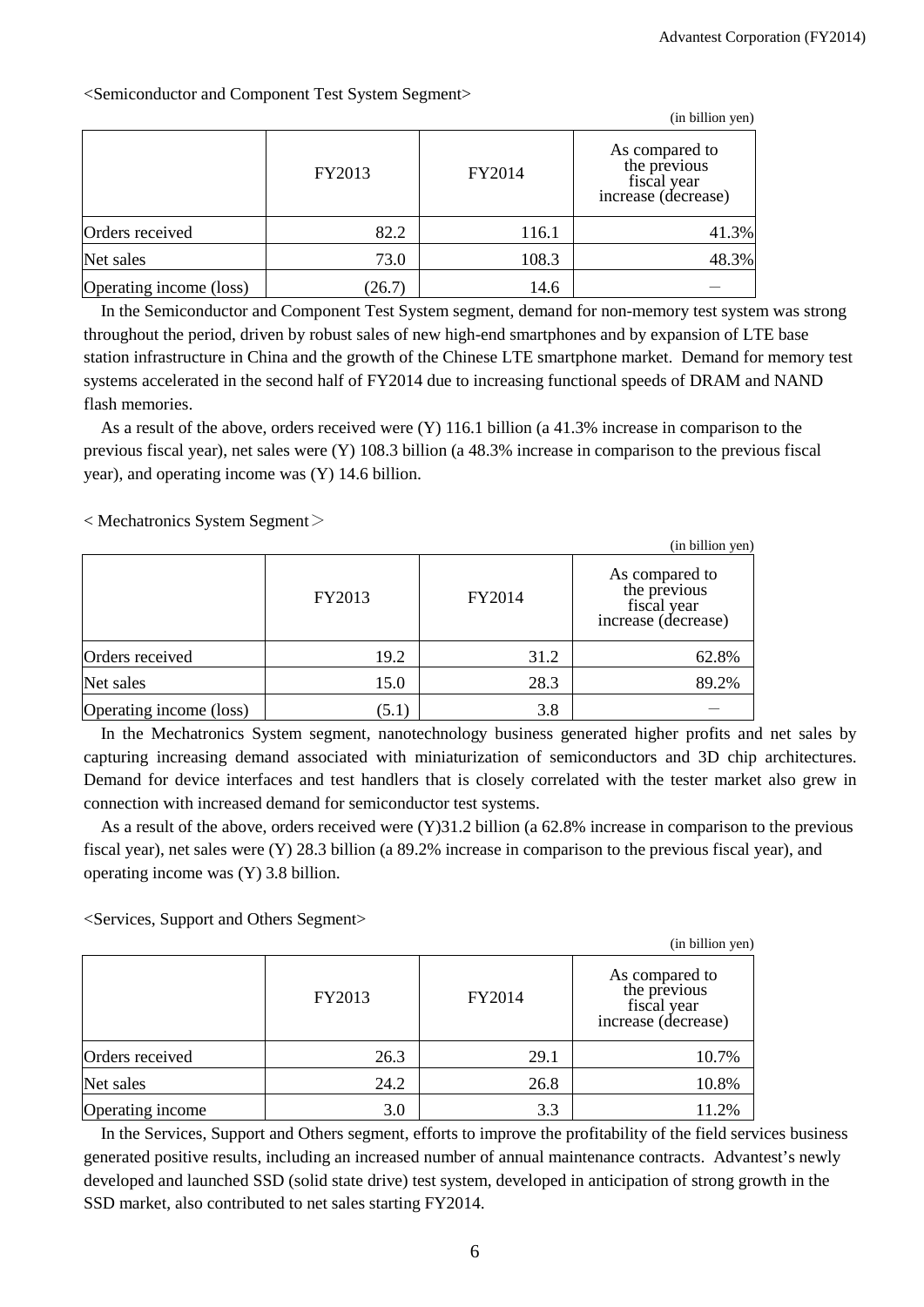As a result of the above, orders received were (Y) 29.1 billion (a 10.7% increase in comparison to the previous fiscal year), net sales were (Y) 26.8 billion (a 10.8% increase in comparison to the previous fiscal year), and operating income was (Y) 3.3 billion (an 11.2% increase in comparison to the previous fiscal year).

#### 2) Non-consolidated Financial Results of FY2014

For non-consolidated financial results, mainly demand for non-memory test systems and related device interfaces that are correlated with the tester market continued to grow throughout the period. In addition, nanotechnology business has grown due to increasing demand associated with miniaturization of semiconductors and 3D chip architectures. As a result, net sales were (Y) 84.9 billion (a 72.4% increase in comparison to the previous fiscal year), and Advantest returned to profitability, recording ordinary income and net income.

#### 3) Prospects for the Upcoming Fiscal Year

In the near term, gains in smartphone performance and global adoption are expected to continue. Additionally, Advantest foresees a trend towards higher functionality in semiconductor devices due to growth in demand for data centers. The computerization of automobiles is also expected to accelerate. Advantest expects that these trends for greater consumer safety and comfort will drive growth in the semiconductor industry in the near future.

The semiconductor test equipment market, where Advantest's business is rooted, is expected to see a decline in demand for logic testers due to trends regarding end-products and miniaturization of semiconductors. However, Advantest foresees greater utilization of higher-speed DRAM and NAND flash memories for smartphones and data centers. Therefore, demand is expected not to fall significantly in FY2015.

Based on this outlook, Advantest will seek higher earnings by expanding its share in the semiconductor test equipment market, reinforcing semiconductor test peripheral products business and new business segments, and further streamlining its cost structure.

For FY2015, Advantest forecasts net sales of (Y) 165.0 billion, operating income of (Y) 15.0 billion and net income of (Y) 12.0 billion. These forecasts are based on foreign exchange rates of 115 Yen to the US dollar and 135 Yen to the Euro.

## (2) Analysis of Financial Condition

Total assets at the end of FY2014 amounted to (Y) 273.0 billion, an increase of (Y) 43.2 billion compared to the previous fiscal year, primarily due to an increase of  $(Y)$  28.6 billion,  $(Y)$  7.7 billion and  $(Y)$  7.0 billion in cash and cash equivalents, goodwill and inventories, respectively. The amount of total liabilities was (Y) 132.1 billion, an increase of  $(Y)$  18.5 billion compared to the previous fiscal year, due to an increase of  $(Y)$  6.4 billion,  $(Y)$  5.7 billion and (Y) 3.7 billion in accrued pension and severance costs, trade accounts payable and accrued expenses, respectively.

Stockholders' equity was (Y) 140.9 billion. Equity to assets ratio was 51.6%, an increase of 1.0 percentage points from March 31, 2014.

#### (Cash Flow Condition)

Cash and cash equivalents at the end of FY2014 were (Y) 97.6 billion, an increase of (Y) 28.6 billion from the previous fiscal year.

Significant cash flows during this fiscal year and their causes are described below.

Net cash provided by operating activities was (Y) 24.5 billion (net cash outflow of (Y) 3.8 billion in FY2013). This amount was primarily attributable to an increase of (Y) 4.4 billion and (Y) 3.5 billion in trade accounts payable and accrued expenses and adjustments of non cash items such as depreciation and amortization in addition to the net income of (Y) 12.9 billion.

Net cash used in investing activities was  $(Y)$  1.3 billion (net cash outflow of  $(Y)$  4.7 billion in FY2013). This amount was primarily attributable to payments for acquisition of tangible fixed assets in the amount of (Y) 3.2 billion and offset by proceeds from sale of available-for-sale securities of (Y) 2.1 billion.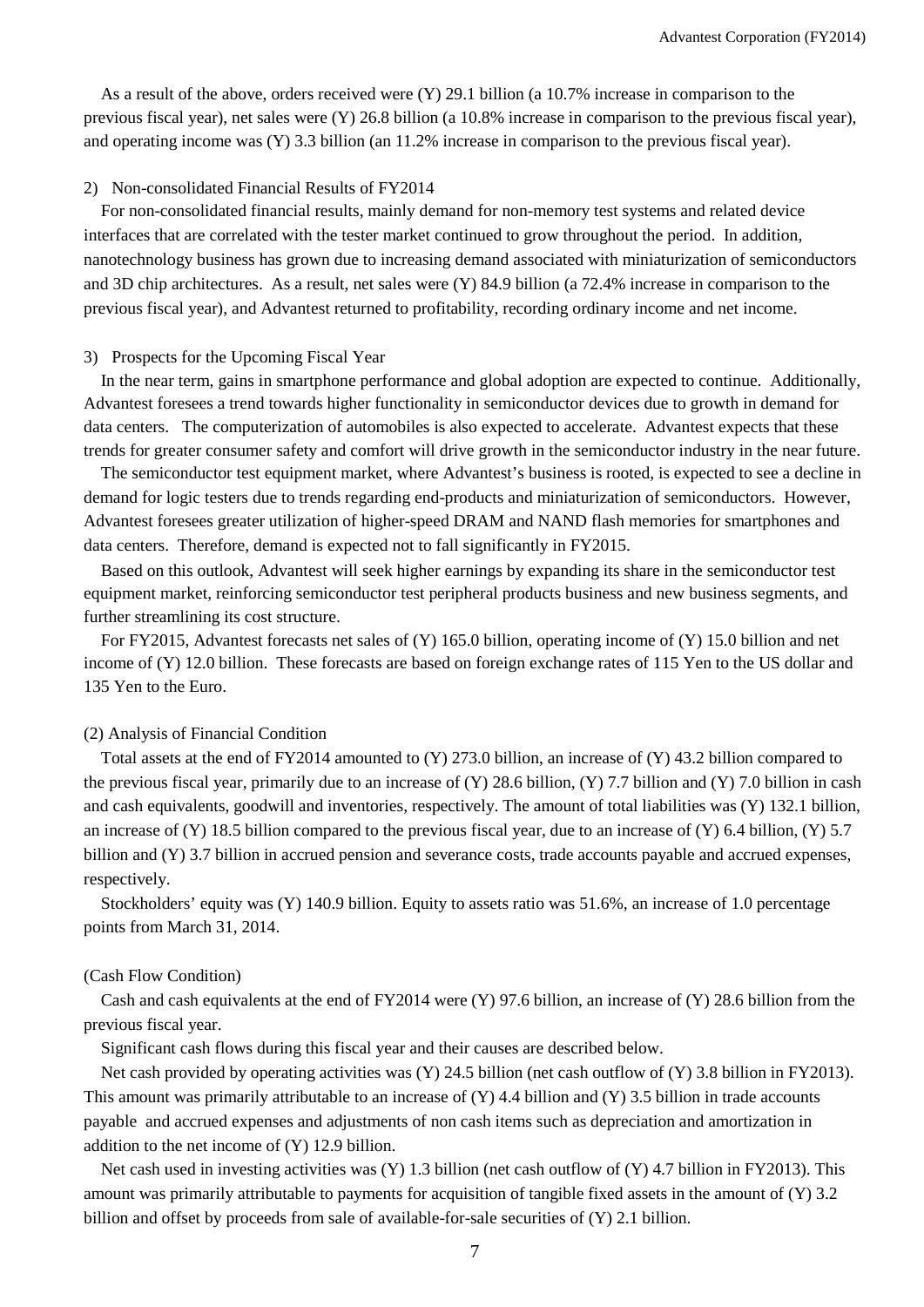Net cash used in financing activities was (Y) 1.3 billion (net cash inflow of (Y) 27.2 billion in FY2013). This amount was primarily attributable to proceeds from offset by dividends paid of (Y) 1.7 billion.

|                         | FY2010 | FY2011 | FY2012 | FY2013 | FY2014 |
|-------------------------|--------|--------|--------|--------|--------|
| Stockholders' equity    | 76.6   | 60.0   | 62.6   | 50.6   | 51.6   |
| ratio $(\%)$            |        |        |        |        |        |
| Stockholders' equity    | 144.0  | 103.1  | 103.7  | 84.7   | 97.1   |
| ratio based on market   |        |        |        |        |        |
| prices $(\% )$          |        |        |        |        |        |
| Debt to annual cash     |        | 203.2  | ٠      |        | 225.7  |
| flow ratio $(\%)$       |        |        |        |        |        |
| Interest coverage ratio |        | 80.6   | -      |        | 178.7  |
| (times)                 |        |        |        |        |        |

The following table illustrates the historical movements of certain cash flow indexes:

Stockholders' equity ratio: stockholders' equity / total assets

Stockholders' equity ratio based on market prices: market capitalization / total assets

Debt to annual cash flow ratio: interest-bearing liabilities / operating cash flows

Interest coverage ratio: operating cash flows / interest payments

(Notes) 1. These indexes are calculated using U.S. GAAP figures.

2. Market capitalization is calculated based on quoted market price as of fiscal year end, and issued and outstanding shares excluding treasury stock.

3. Operating cash flows are the cash flows provided by operating activities on the consolidated statements of cash flows.

4. Interest-bearing liabilities include all liabilities on the consolidated balance sheets that incur interest.

5. Debt to annual cash flow ratio and interest coverage ratio of FY2010, FY2012 and FY2013 are not presented because of the net cash outflow incurred for these years.

(3) Basic Policy on Distribution of Profits and Distribution for FY2014 and Distribution Forecast for FY2015

Based on the premise that long-term and continued growth in corporate value is fundamental to the creation of shareholder value, Advantest deems the consistent distribution of profits to be the most important management priority. Accordingly, Advantest engages in active distribution of profits based on consolidated business performance.

With respect to the distribution of retained earnings, Advantest makes payout decisions after taking into consideration consolidated business performance, financial conditions, as well as the need for strategic investment for mid-to-long-term business development. While aiming to make consistent distributions, because of the fluctuation of the market in which it operates, Advantest makes dividend payouts following a target payout ratio of 20% or more.

Retained earnings are devoted to research and development, streamlining efforts, overseas expansion, investments in new businesses and resources for M&A activities, with an aim to strengthen Advantest's business position and enhance its corporate value.

In order to maintain capital strategies responsive to changes in the operating environment, Advantest plans to repurchase its own shares from time to time through taking into account factors such as trends in stock price, capital efficiency and cash flow.

In this fiscal year, Advantest decided to distribute a year-end dividend of (Y) 10 consistent with the FY2014 forecast which was announced on January 29, 2015 based on the above-mentioned basic policy on distribution of profits, with a payment date of June 2, 2015. Since Advantest paid an interim dividend of (Y) 5 on December 1, 2014, the total dividend per share for the fiscal year will be (Y) 15.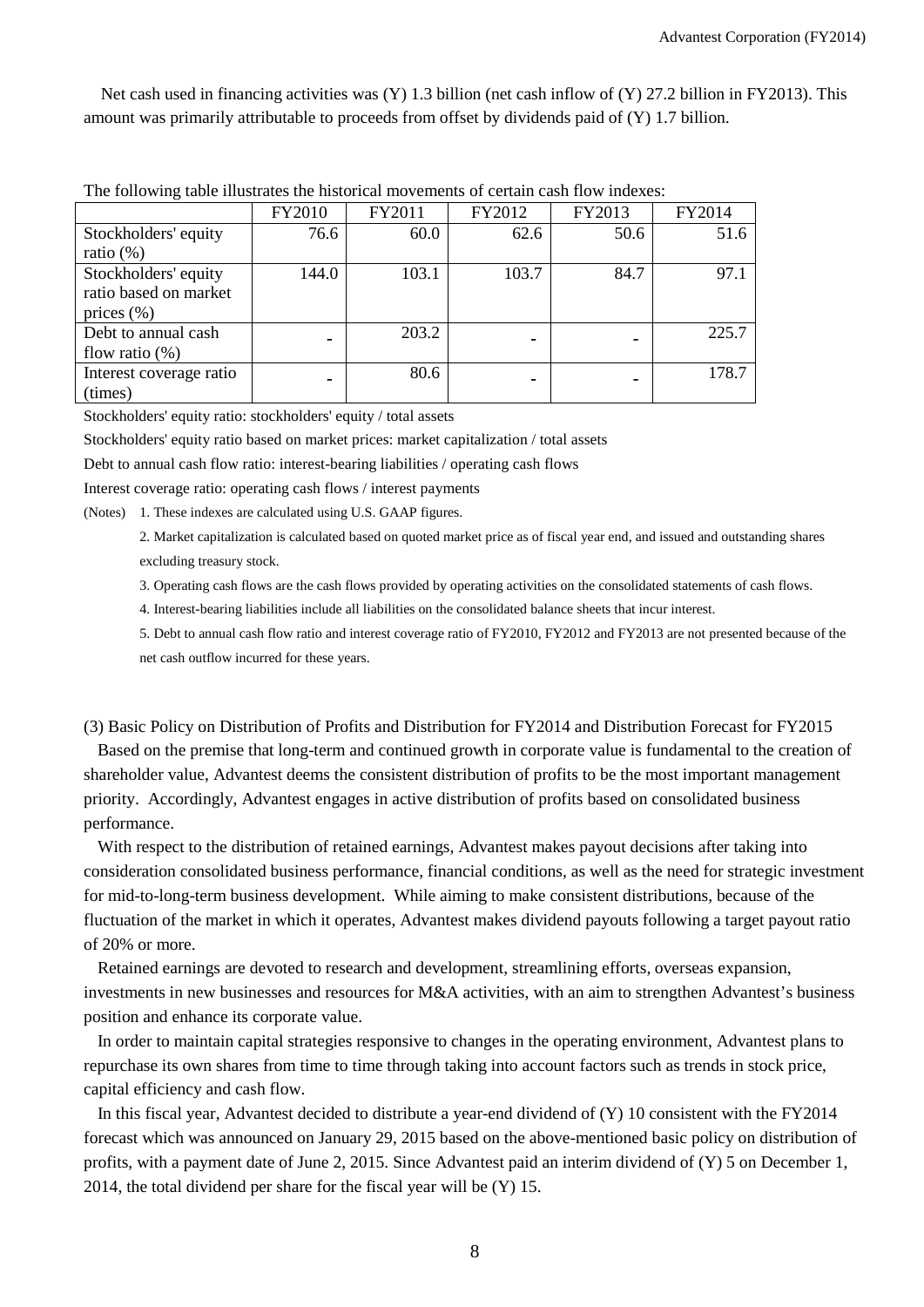Advantest plans to distribute an interim dividend of (Y) 10 per share and a year-end dividend of (Y) 10 per share for a total dividend of (Y) 20 per share.

#### 2. Management Policy

#### (1) Advantest's Basic Management Policy

Advantest has established a corporate vision of "Technology Support on the Leading Edge", and its corporate mission of "Quest for the Essence". Guided by these principles, Advantest respects each of its stakeholders, strives to maintain harmony with society, and aims for the sustained development of the Company and the improvement of corporate value while contributing to the goal of a sustainable society.

#### (2) Target Financial Index

Advantest applies the "AVA" (Advantest Value Added), a financial index incorporating the concept of  $EVA^{\circledcirc}$ (Economic Value Added) \*, as a significant management indicator, along with profit margin, ROE and cash flows. Specifically, Advantest will set the minimum return-on-investment ratio ("hurdle rate") for evaluating AVA at 8% and a mid-term target at 12% or more with an aim to further enhance corporate value and shareholder value.

\*"EVA®" is a registered trademark of Stern Stewart & Co.

#### (3) Mid-to-Long-Term Business Strategy and Issues to be Addressed

While maintaining the core competence in measurement technologies cultivated through decades of research and development, Advantest will strive to enhance its corporate value through two structural reforms that take into account its levels of profitability and losses over the last few years.

The first reform aims to sustain a cost structure that can stably generate profits even during periods of market decline. Specifically, Advantest will make an effort to contain the rise in break-even point, which has been lowering since the second half of FY2013, by optimizing payroll costs through flexible workforce deployment that is appropriate under business conditions, improving operation efficiencies and lowering material costs.

The second reform aims to develop a business structure that can achieve sustainable growth. Specifically, while maintaining and improving its competitiveness in the semiconductor test equipment market to secure stable profits, Advantest aims to expand profit from businesses in semiconductor test peripherals market and from markets outside the semiconductor test market. In order to accelerate these structural reforms, Advantest expects to further the flexible reallocation of management resources to growing markets and key sectors while taking into consideration its financial condition and efficiency .

#### 3. Basic Approach to the Selection of Accounting Standards

 Advantest is listed on the New York Stock Exchange for enhancement of creditworthiness, improvement of financial transparency and flexibility of raising capital overseas. As a result, it has adopted generally accepted accounting principle in the United States of America ("U.S. GAAP"). Advantest believes that U.S. GAAP enhances international comparability of its financial information in the capital markets.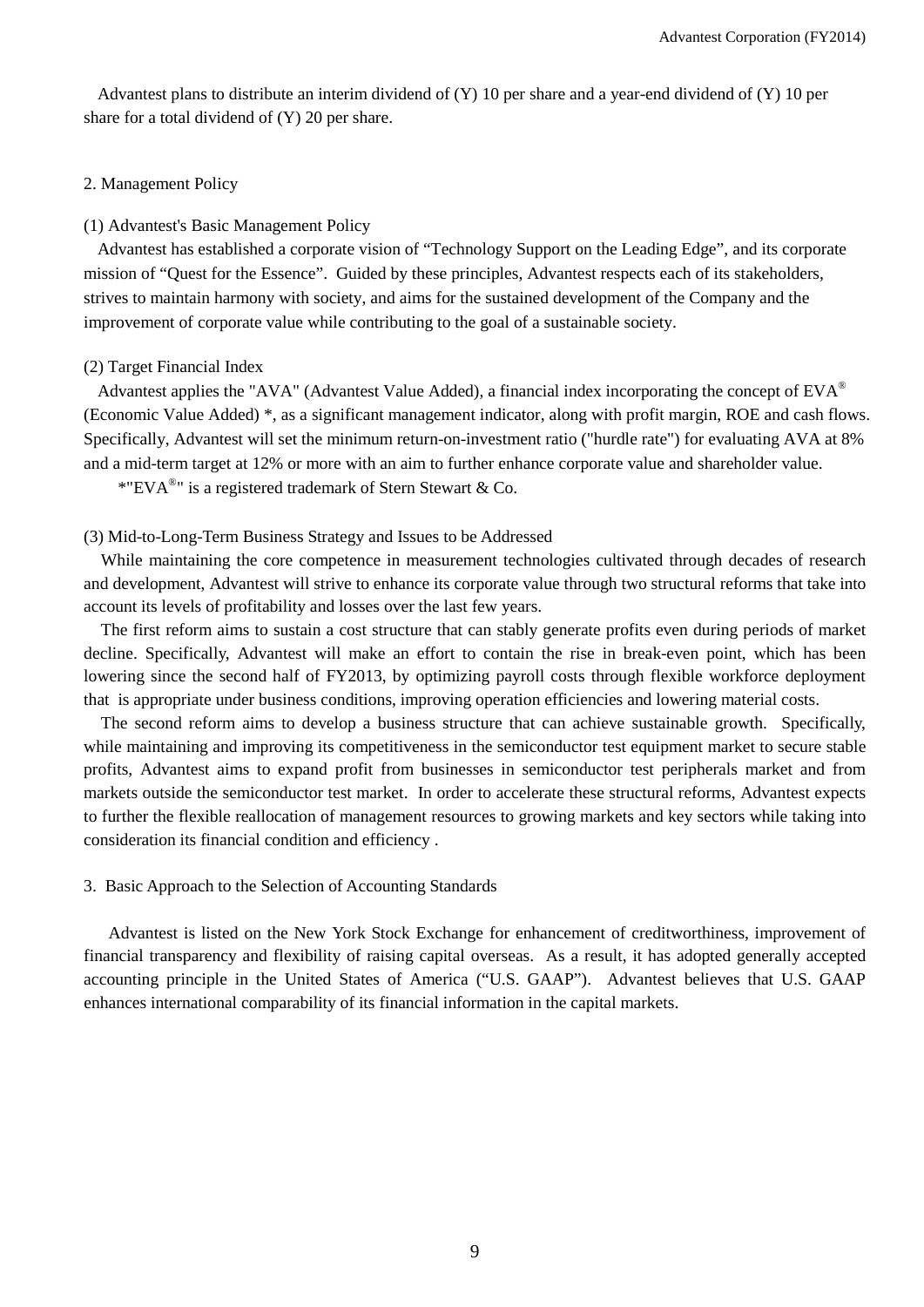## 4. Consolidated Financial Statements and Other Information

# (1)Consolidated Balance Sheets (Unaudited)

|                                    |   | Yen (Millions) |                |  |
|------------------------------------|---|----------------|----------------|--|
| <b>Assets</b>                      |   | March 31, 2014 | March 31, 2015 |  |
| Current assets:                    |   |                |                |  |
| Cash and cash equivalents          | ¥ | 68,997         | 97,574         |  |
| Trade receivables, net             |   | 20,404         | 24,960         |  |
| Inventories                        |   | 30,200         | 37,210         |  |
| Other current assets               |   | 5,218          | 5,057          |  |
| Total current assets               |   | 124,819        | 164,801        |  |
| Investment securities              |   | 3,741          | 2,249          |  |
| Property, plant and equipment, net |   | 39,925         | 38,480         |  |
| Intangible assets, net             |   | 3,545          | 4,085          |  |
| Goodwill                           |   | 46,846         | 54,590         |  |
| Other assets                       |   | 10,980         | 8,836          |  |
| Total assets                       | ¥ | 229,856        | 273,041        |  |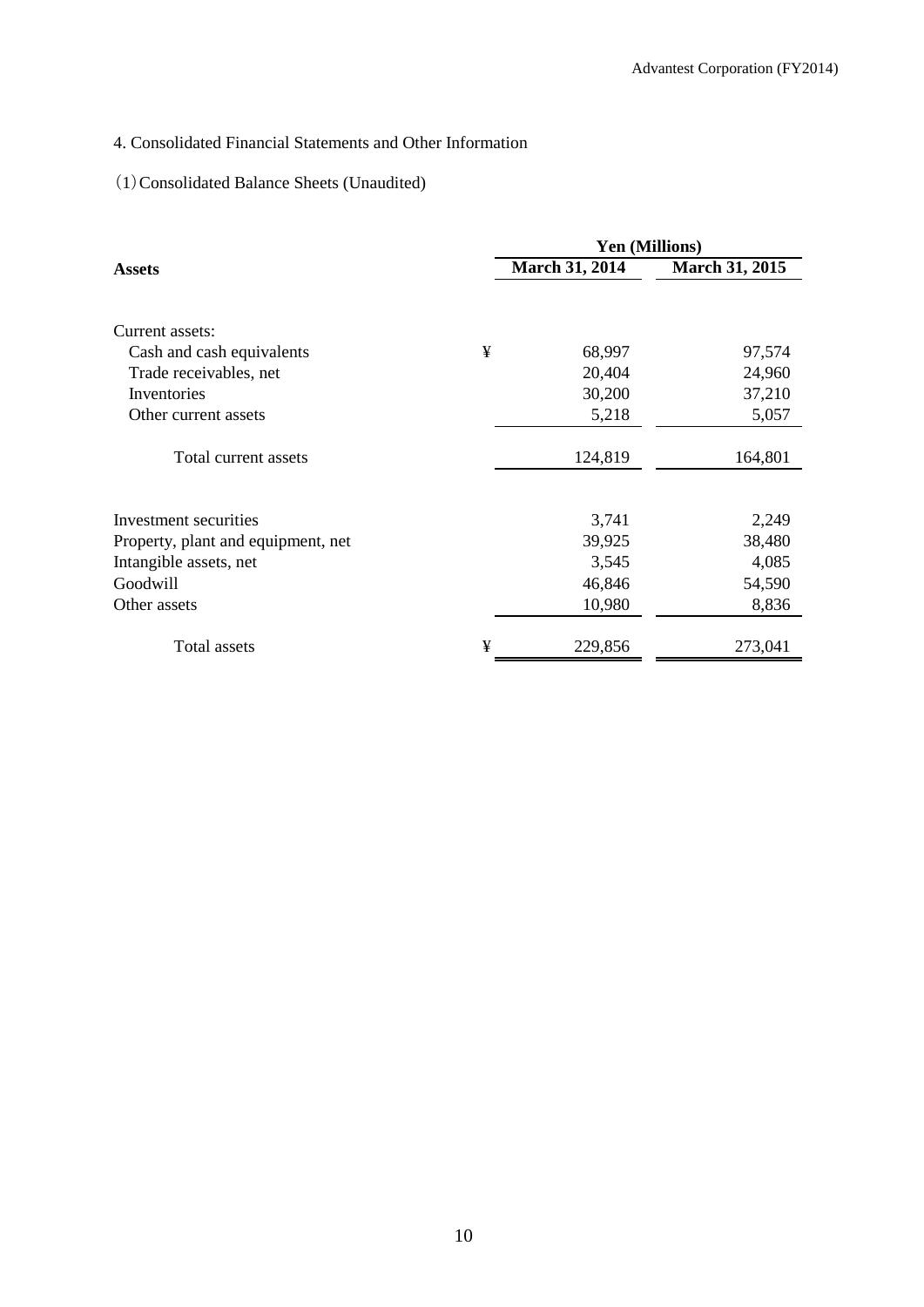|                                             |   | Yen (Millions)        |                       |  |  |
|---------------------------------------------|---|-----------------------|-----------------------|--|--|
| <b>Liabilities and Stockholders' Equity</b> |   | <b>March 31, 2014</b> | <b>March 31, 2015</b> |  |  |
|                                             |   |                       |                       |  |  |
| <b>Current liabilities:</b>                 |   |                       |                       |  |  |
| Trade accounts payable                      | ¥ | 12,353                | 18,101                |  |  |
| Accrued expenses                            |   | 6,775                 | 10,482                |  |  |
| Income taxes payable                        |   | 1,089                 | 2,106                 |  |  |
| Accrued warranty expenses                   |   | 1,589                 | 1,525                 |  |  |
| Corporate bonds - current portion           |   |                       | 10,000                |  |  |
| <b>Customer prepayments</b>                 |   | 2,488                 | 4,900                 |  |  |
| Other current liabilities                   |   | 2,313                 | 2,572                 |  |  |
| Total current liabilities                   |   | 26,607                | 49,686                |  |  |
| Corporate bonds                             |   | 25,000                | 15,000                |  |  |
| Convertible bonds                           |   | 30,149                | 30,119                |  |  |
| Accrued pension and severance costs         |   | 28,641                | 35,034                |  |  |
| Other liabilities                           |   | 3,207                 | 2,264                 |  |  |
| <b>Total liabilities</b>                    |   | 113,604               | 132,103               |  |  |
| Commitments and contingent liabilities      |   |                       |                       |  |  |
| Stockholders' equity:                       |   |                       |                       |  |  |
| Common stock                                |   | 32,363                | 32,363                |  |  |
| Capital surplus                             |   | 43,906                | 43,770                |  |  |
| Retained earnings                           |   | 130,740               | 141,104               |  |  |
| Accumulated other comprehensive income      |   | 5,326                 | 18,387                |  |  |
| <b>Treasury stock</b>                       |   | (96,083)              | (94, 686)             |  |  |
| Total stockholders' equity                  |   | 116,252               | 140,938               |  |  |
| Total liabilities and stockholders' equity  | ¥ | 229,856               | 273,041               |  |  |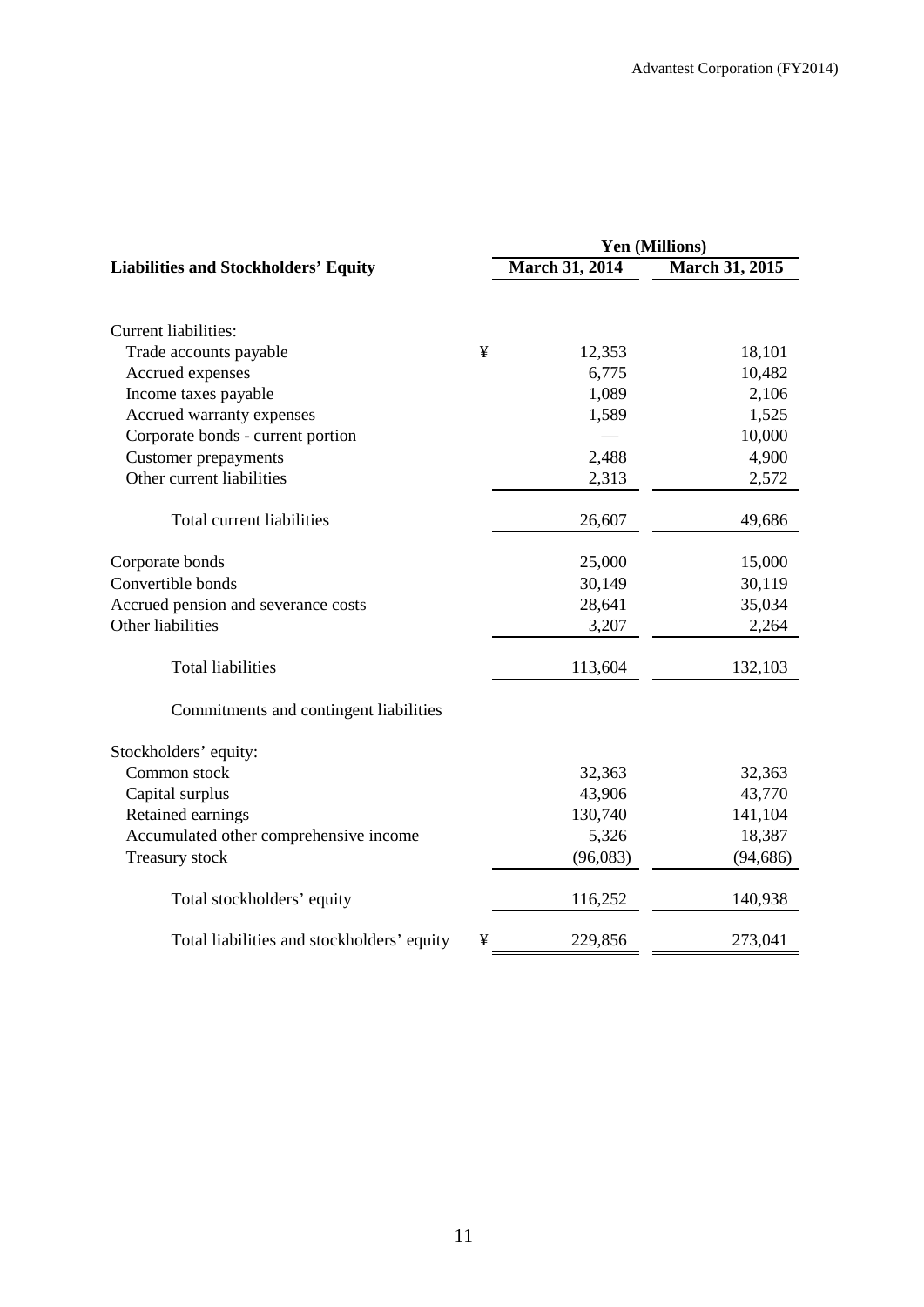# (2)Consolidated Statements of Operations (Unaudited)

|                                                                    |   | Yen (Millions)                             |                                            |  |
|--------------------------------------------------------------------|---|--------------------------------------------|--------------------------------------------|--|
|                                                                    |   | <b>Year ended</b><br><b>March 31, 2014</b> | <b>Year ended</b><br><b>March 31, 2015</b> |  |
| Net sales                                                          | ¥ | 111,878                                    | 163,329                                    |  |
| Cost of sales                                                      |   | 62,545                                     | 72,903                                     |  |
| Gross profit                                                       |   | 49,333                                     | 90,426                                     |  |
| Research and development expenses                                  |   | 32,670                                     | 29,876                                     |  |
| Selling, general and administrative expenses<br>Impairment charge  |   | 39,964<br>13,068                           | 45,720<br>211                              |  |
| Operating income (loss)                                            |   | (36,369)                                   | 14,619                                     |  |
| Other income (expense):                                            |   |                                            |                                            |  |
| Interest and dividend income                                       |   | 199                                        | 203                                        |  |
| Interest expense                                                   |   | (140)                                      | (137)                                      |  |
| Gain on sale of investment securities                              |   | 1,396                                      | 750                                        |  |
| Other, net                                                         |   | (587)                                      | 3,424                                      |  |
| Total other income (expense)                                       |   | 868                                        | 4,240                                      |  |
| Income (loss) before income taxes and equity                       |   |                                            |                                            |  |
| in earnings (loss) of affiliated company                           |   | (35,501)                                   | 18,859                                     |  |
| Income taxes (benefit)<br>Equity in earnings of affiliated company |   | 61<br>22                                   | 5,911                                      |  |
| Net income (loss)                                                  | ¥ | (35,540)                                   | 12,948                                     |  |
|                                                                    |   |                                            |                                            |  |

|                              |   | Yen                                        |                                            |  |  |
|------------------------------|---|--------------------------------------------|--------------------------------------------|--|--|
|                              |   | <b>Year ended</b><br><b>March 31, 2014</b> | <b>Year ended</b><br><b>March 31, 2015</b> |  |  |
| Net income (loss) per share: |   |                                            |                                            |  |  |
| Basic                        | ¥ | (204.10)                                   | 74.31                                      |  |  |
| Diluted                      |   | (204.10)                                   | 67.16                                      |  |  |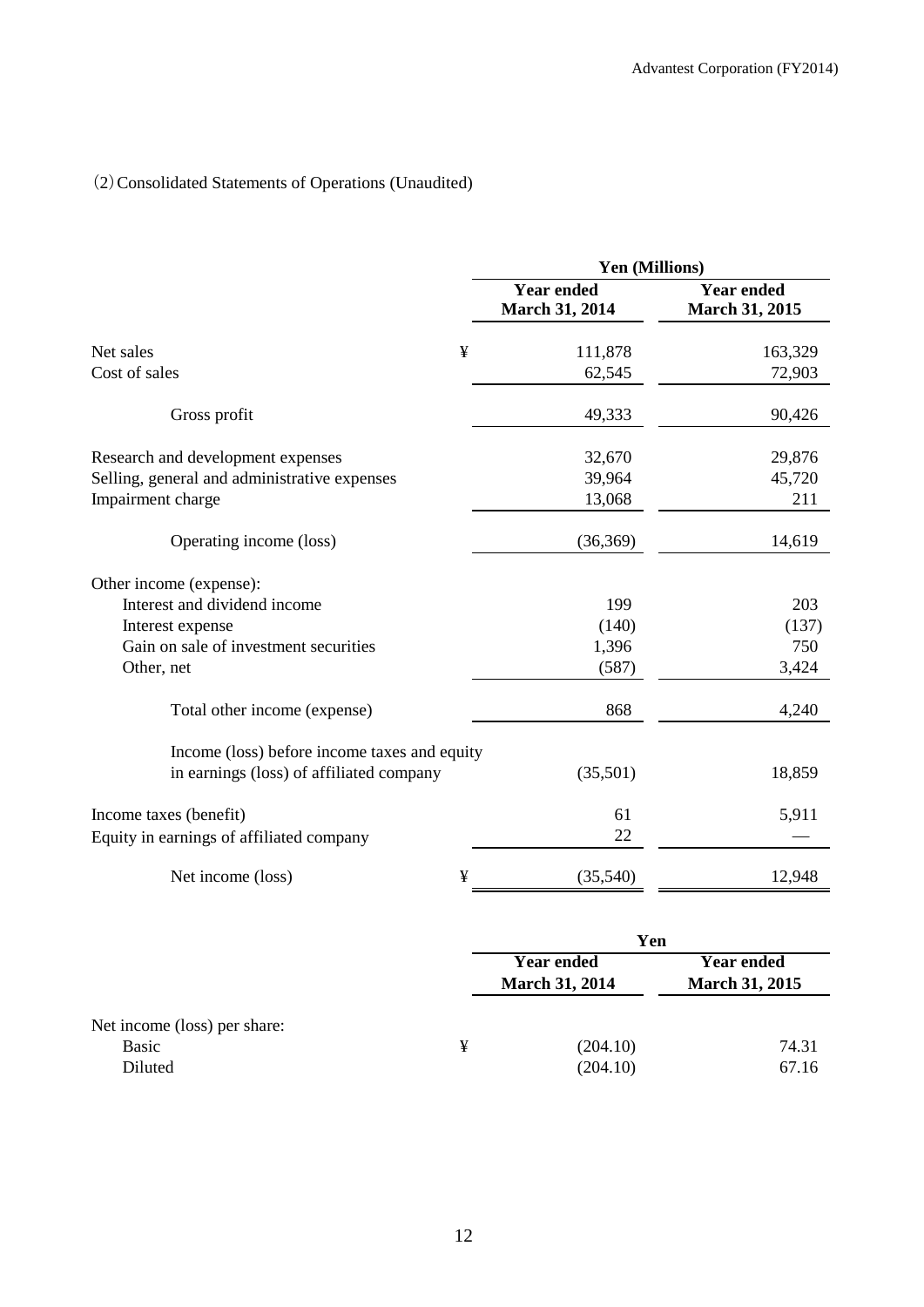## (3)Consolidated Statements of Comprehensive Income (Loss) (Unaudited)

|                                                        |   | <b>Yen (Millions)</b>                      |                                            |  |
|--------------------------------------------------------|---|--------------------------------------------|--------------------------------------------|--|
|                                                        |   | <b>Year ended</b><br><b>March 31, 2014</b> | <b>Year ended</b><br><b>March 31, 2015</b> |  |
| Comprehensive income (loss)                            |   |                                            |                                            |  |
| Net income (loss)                                      | ¥ | (35,540)                                   | 12,948                                     |  |
| Other comprehensive income (loss), net of tax          |   |                                            |                                            |  |
| Foreign currency translation adjustments               |   | 12,555                                     | 17,474                                     |  |
| Net unrealized gains (losses) on investment securities |   | (642)                                      | (266)                                      |  |
| Pension related adjustments                            |   | 342                                        | (4,147)                                    |  |
| Total other comprehensive income                       |   | 12,255                                     | 13,061                                     |  |
| Total comprehensive income (loss)                      | ¥ | (23.285)                                   | 26,009                                     |  |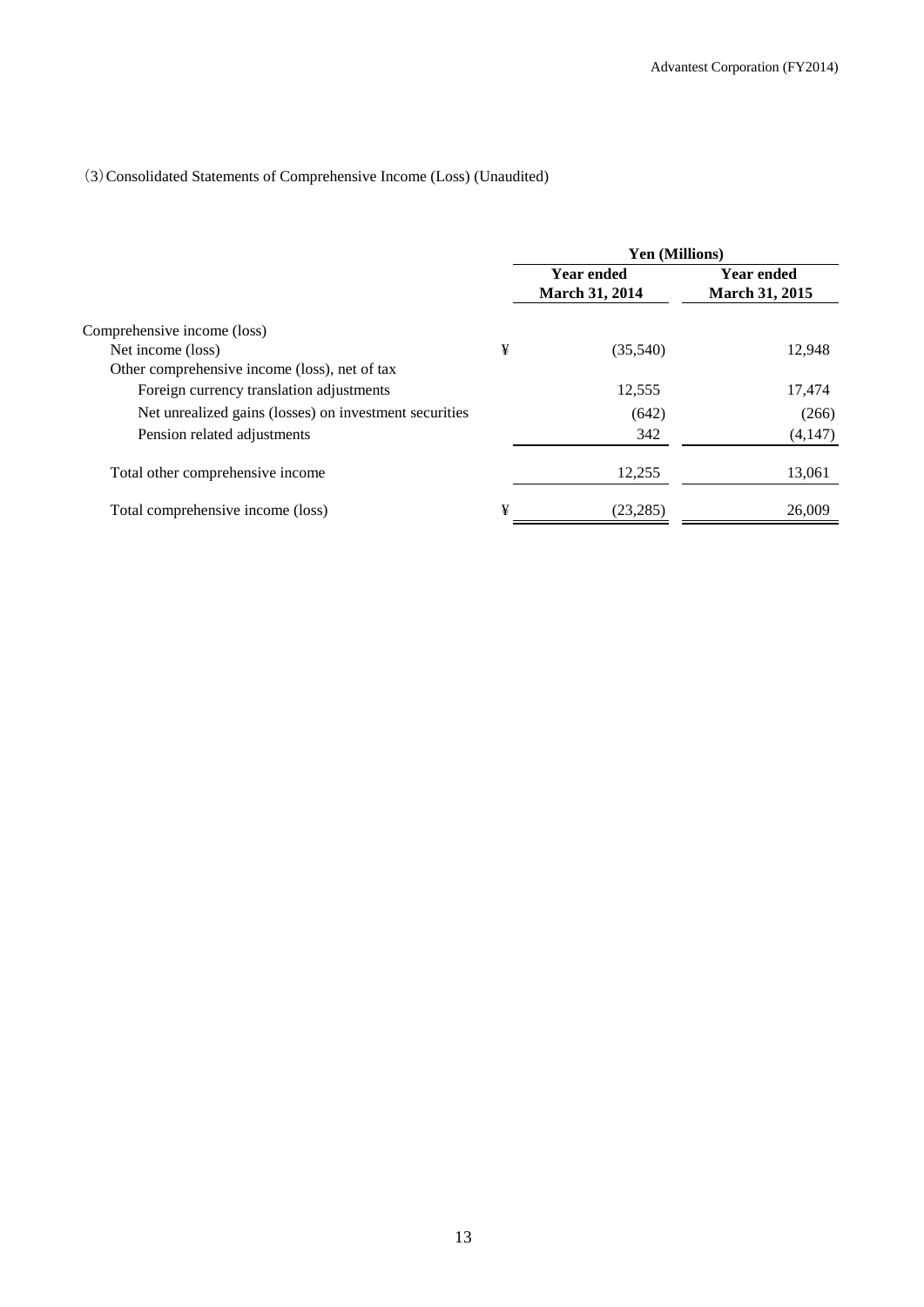## (4) Consolidated Statements of Stockholders' Equity (Unaudited)

|                                               |   | Yen (Millions)                             |                                            |
|-----------------------------------------------|---|--------------------------------------------|--------------------------------------------|
|                                               |   | <b>Year ended</b><br><b>March 31, 2014</b> | <b>Year ended</b><br><b>March 31, 2015</b> |
| Common stock                                  |   |                                            |                                            |
| Balance at beginning of year                  | ¥ | 32,363                                     | 32,363                                     |
| Changes in the year                           |   |                                            |                                            |
| Balance at end of year                        |   | 32,363                                     | 32,363                                     |
| Capital surplus                               |   |                                            |                                            |
| Balance at beginning of year                  |   | 42,801                                     | 43,906                                     |
| Changes in the year                           |   |                                            |                                            |
| Stock option compensation expense             |   | 1,283                                      |                                            |
| Exercise of stock options                     |   | (178)                                      | (136)                                      |
| Total changes in the year                     |   | 1,105                                      | (136)                                      |
| Balance at end of year                        |   | 43,906                                     | 43,770                                     |
| Retained earnings                             |   |                                            |                                            |
| Balance at beginning of year                  |   | 170,626                                    | 130,740                                    |
| Changes in the year                           |   |                                            |                                            |
| Net income (loss)                             |   | (35,540)                                   | 12,948                                     |
| Cash dividends                                |   | (3,480)                                    | (1,742)                                    |
| Reissuance of treasury stock                  |   | (866)                                      | (842)                                      |
| Total changes in the year                     |   | (39, 886)                                  | 10,364                                     |
| Balance at end of year                        |   | 130,740                                    | 141,104                                    |
| Accumulated other comprehensive income (loss) |   |                                            |                                            |
| Balance at beginning of year                  |   | (6,929)                                    | 5,326                                      |
| Changes in the year                           |   |                                            |                                            |
| Other comprehensive income, net of tax        |   | 12,255                                     | 13,061                                     |
| Balance at end of year                        |   | 5,326                                      | 18,387                                     |
| Treasury stock                                |   |                                            |                                            |
| Balance at beginning of year                  |   | (97, 620)                                  | (96,083)                                   |
| Changes in the year                           |   |                                            |                                            |
| Exercise of stock option                      |   |                                            | 1,430                                      |
| Purchases of treasury stock                   |   | (2)                                        | (33)                                       |
| Reissuance of treasury stock                  |   | 1,539                                      | $\boldsymbol{0}$                           |
| Total changes in the year                     |   | 1,537                                      | 1,397                                      |
| Balance at end of year                        |   | (96,083)                                   | (94, 686)                                  |
| Total stockholders' equity                    |   |                                            |                                            |
| Balance at beginning of year                  |   | 141,241                                    | 116,252                                    |
| Changes in the year                           |   |                                            |                                            |
| Net income (loss)                             |   | (35,540)                                   | 12,948                                     |
| Other comprehensive income, net of tax        |   | 12,255                                     | 13,061                                     |
| Cash dividends                                |   | (3,480)                                    | (1,742)                                    |
| Stock option compensation expense             |   | 1,283                                      |                                            |
| Exercise of stock options                     |   | (178)                                      | 1,294                                      |
| Purchases of treasury stock                   |   | (2)                                        | (33)                                       |
| Reissuance of treasury stock                  |   | 673                                        | (842)                                      |
| Total changes in the year                     |   | (24,989)                                   | 24,686                                     |
| Balance at end of year                        | ¥ | 116,252                                    | 140,938                                    |
|                                               |   |                                            |                                            |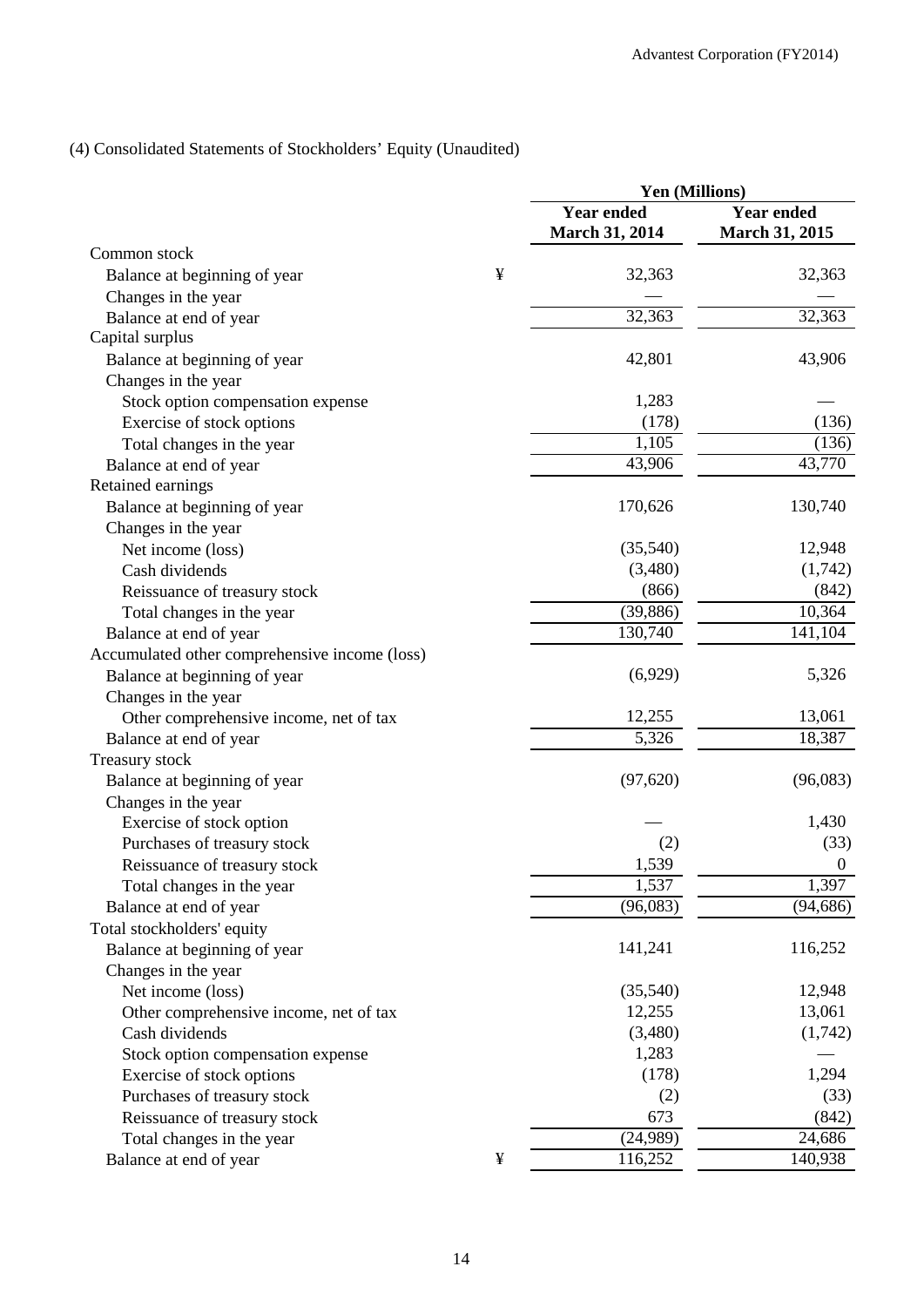## (5)Consolidated Statements of Cash Flows (Unaudited)

|                                                                  |   | Yen (Millions)               |                                     |  |
|------------------------------------------------------------------|---|------------------------------|-------------------------------------|--|
|                                                                  |   | Year ended<br>March 31, 2014 | <b>Year ended</b><br>March 31, 2015 |  |
| Cash flows from operating activities:                            |   |                              |                                     |  |
| Net income (loss)                                                | ¥ | (35,540)                     | 12,948                              |  |
| Adjustments to reconcile net income (loss) to net cash           |   |                              |                                     |  |
| provided by (used in) operating activities:                      |   |                              |                                     |  |
| Depreciation and amortization                                    |   | 8,268                        | 5,059                               |  |
| Deferred income taxes                                            |   | (1,897)                      | 2,063                               |  |
| Stock option compensation expense                                |   | 1,283                        |                                     |  |
| Gain on sale of investment securities                            |   | (1,396)                      | (750)                               |  |
| Impairment charge                                                |   | 13,495                       | 211                                 |  |
| Changes in assets and liabilities:                               |   |                              |                                     |  |
| Trade receivables                                                |   | 7,891                        | (1,690)                             |  |
| Inventories                                                      |   | 2,806                        | (5,094)                             |  |
| Trade accounts payable                                           |   | 1,114                        | 4,372                               |  |
| Accrued expenses                                                 |   | (1,376)                      | 3,484                               |  |
| Income taxes payable                                             |   | (424)                        | 995                                 |  |
| Accrued warranty expenses                                        |   | (348)                        | (135)                               |  |
| Customer prepayments                                             |   | (966)                        | 2,342                               |  |
| Accrued pension and severance costs                              |   | 998                          | 1,328                               |  |
| Other                                                            |   | 2,316                        | (652)                               |  |
| Net cash provided by (used in) operating activities              |   | (3,776)                      | 24,481                              |  |
| Cash flows from investing activities:                            |   |                              |                                     |  |
| Proceeds from sale of available-for-sale securities              |   | 2,354                        | 2,132                               |  |
| Acquisition of subsidiary, net of cash acquired                  |   | (1,273)                      |                                     |  |
| Proceeds from distribution of equity method investee             |   | 135                          |                                     |  |
| Purchases of property, plant and equipment                       |   | (5,511)                      | (3,230)                             |  |
| Purchases of intangible assets                                   |   | (830)                        | (477)                               |  |
| Other                                                            |   | 414                          | 265                                 |  |
| Net cash provided by (used in) investing activities              |   | (4,711)                      | (1,310)                             |  |
| Cash flows from financing activities:                            |   |                              |                                     |  |
| Proceeds from issuance of convertible bonds                      |   | 30,150                       |                                     |  |
| Dividends paid                                                   |   | (3, 474)                     | (1,742)                             |  |
| Other                                                            |   | 526                          | 444                                 |  |
| Net cash provided by (used in) financing activities              |   | 27,202                       | (1,298)                             |  |
| Net effect of exchange rate changes on cash and cash equivalents |   | 4,614                        | 6,704                               |  |
| Net change in cash and cash equivalents                          |   | 23,329                       | 28,577                              |  |
| Cash and cash equivalents at beginning of year                   |   | 45,668                       | 68,997                              |  |
|                                                                  |   |                              |                                     |  |
| Cash and cash equivalents at end of year                         | ¥ | 68,997                       | 97,574                              |  |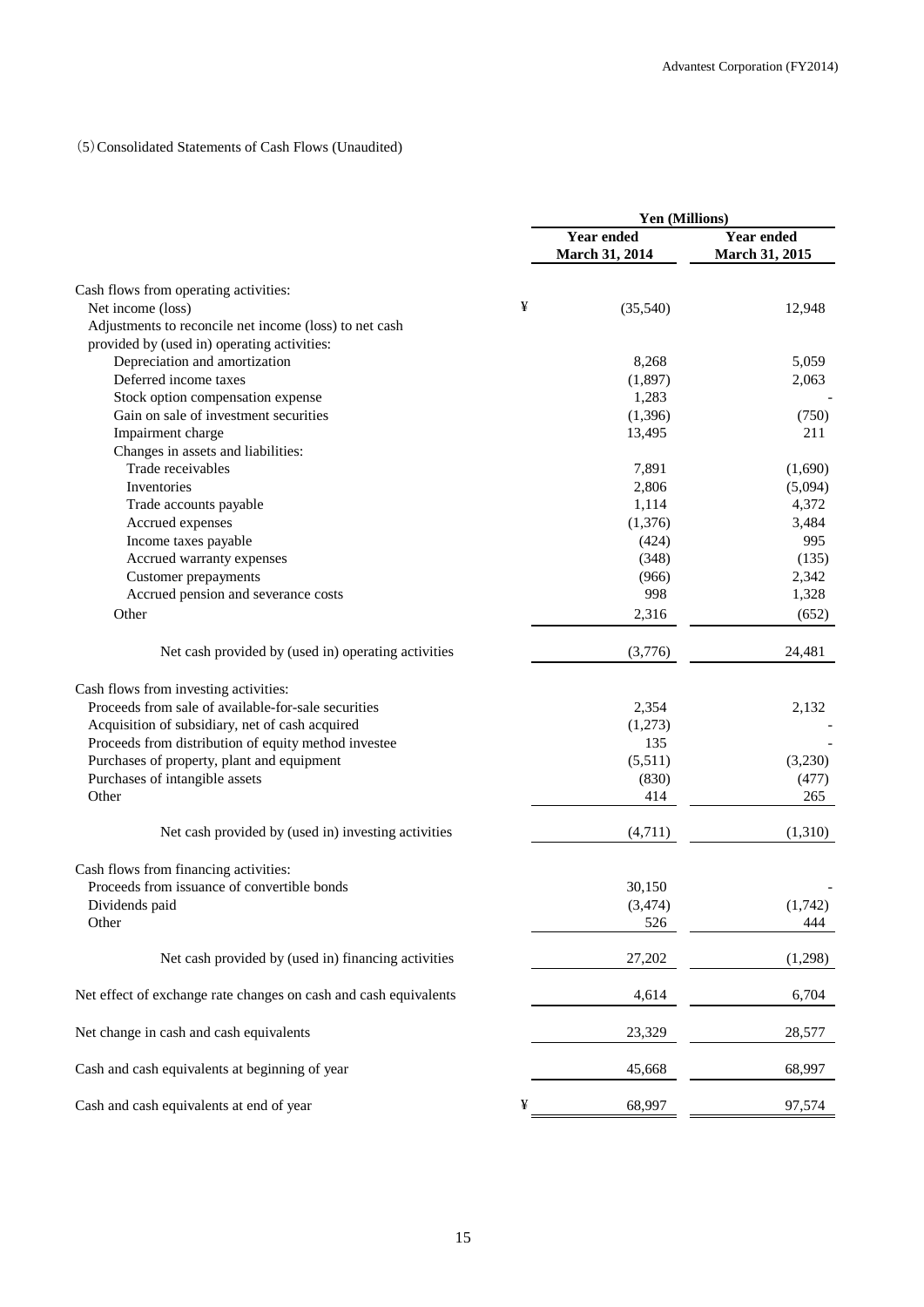(6) Notes to the Consolidated Financial Statements

(Note 1) Accounting Principles, Procedures and the Presentation of the Consolidated Financial **Statements** 

(a) Terminology, Form and Method of Preparation of the Consolidated Financial Statements

Advantest Corporation (or the "Company") and its consolidated subsidiaries (collectively "Advantest") prepare the consolidated financial statements in accordance with generally accepted accounting principle in the United States of America ("U.S. GAAP"). U.S. GAAP is codified in the Financial Accounting Standards Board ("FASB") Accounting Standards Codification ("ASC"), which is the source of authoritative accounting principles recognized by the FASB to be applied by nongovernmental entities. Advantest Corporation and its consolidated subsidiaries prepare their unconsolidated financial statements in accordance with accounting principles generally accepted in the country of their domicile. Certain adjustments and reclassifications have been incorporated in the consolidated financial statements to present them in conformity with U.S.GAAP.

(b) Preparation of Consolidated Financial Statements and Registration with the U.S. Securities and Exchange Commission

Advantest Corporation became listed on the New York Stock Exchange on September 17, 2001 (local time) by means of an issuance of American Depository Shares, and has been filing a Form 20-F (equivalent to the Annual Securities Report in Japan) with the U.S. Securities and Exchange Commission since FY2001. Advantest prepares the consolidated financial statements in its Form 20-F in accordance with U.S. GAAP.

#### (c) Principles of Consolidation

Advantest's consolidated financial statements include financial statements of the Company and its subsidiaries, all of which are wholly-owned. Investment in an affiliated company over which Advantest has the ability to exercise significant influence, but does not hold a controlling financial interest, is accounted for by the equity method. All significant intercompany balances and transactions have been eliminated in consolidation.

(Note 2) Notes on Going Concern: None

#### (Note 3) Reclassifications

Certain reclassifications have been made to the prior years' consolidated financial statements to conform with the presentation used for the year ended March 31, 2015.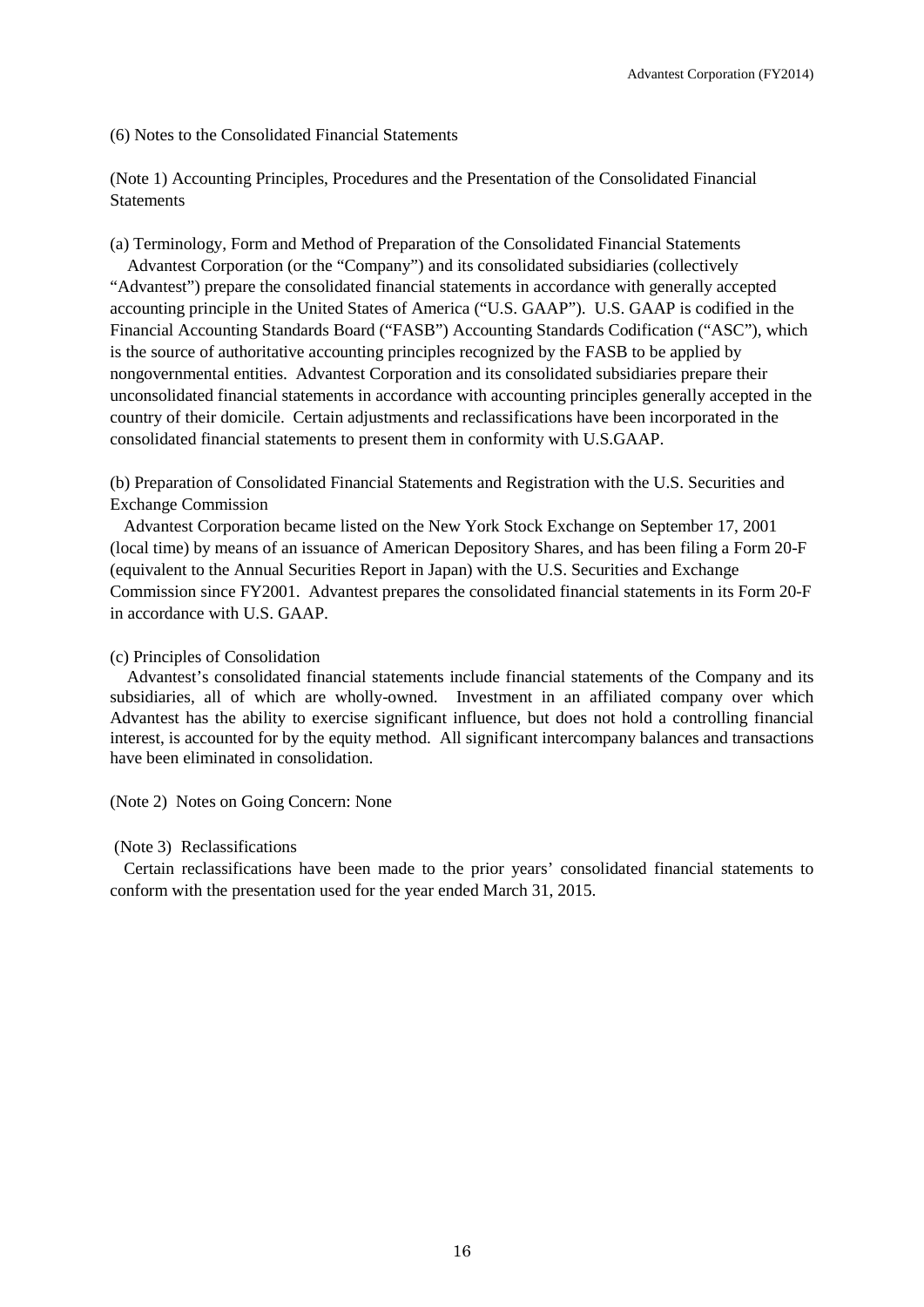#### (Note 4) Segment Information

#### 1. Business Segment Information

|                                                                       | Yen (Millions)                                                             |                                           |                                    |                                 |           |
|-----------------------------------------------------------------------|----------------------------------------------------------------------------|-------------------------------------------|------------------------------------|---------------------------------|-----------|
|                                                                       | Year ended March 31, 2014                                                  |                                           |                                    |                                 |           |
|                                                                       | Semiconductor<br>and<br>Component<br><b>Test System</b><br><b>Business</b> | Mechatronics<br>System<br><b>Business</b> | Services.<br>Support and<br>Others | Elimination<br>and<br>Corporate | Total     |
| Net sales to unaffiliated customers                                   | ¥<br>72,760                                                                | 14,967                                    | 24,151                             |                                 | 111,878   |
| Inter-segment sales                                                   | 257                                                                        | 17                                        |                                    | (274)                           |           |
| Net sales                                                             | 73,017                                                                     | 14,984                                    | 24,151                             | (274)                           | 111,878   |
| Impairment charge                                                     | 12,770                                                                     | 725                                       |                                    |                                 | 13,495    |
| Depreciation and amortization<br>Operating income (loss) before stock | 3,711                                                                      | 411                                       | 3,716                              | 430                             | 8,268     |
| option compensation expense<br>Adjustment:                            | (26, 724)                                                                  | (5,063)                                   | 3,012                              | (6,311)                         | (35,086)  |
| Stock option compensation expense                                     |                                                                            |                                           |                                    |                                 | 1,283     |
| Operating income (loss)                                               |                                                                            |                                           |                                    | ¥                               | (36, 369) |
| Expenditures for additions to long-lived<br>assets                    | 2,099                                                                      | 1,562                                     | 1,826                              | 139                             | 5,626     |
| Total assets                                                          | 80,564                                                                     | 19,423                                    | 38,046                             | 91,823                          | 229,856   |

|                                                                                 | Yen (Millions)                                                             |                                           |                                    |                                 |         |
|---------------------------------------------------------------------------------|----------------------------------------------------------------------------|-------------------------------------------|------------------------------------|---------------------------------|---------|
|                                                                                 | Year ended March 31, 2015                                                  |                                           |                                    |                                 |         |
|                                                                                 | Semiconductor<br>and<br>Component<br><b>Test System</b><br><b>Business</b> | Mechatronics<br>System<br><b>Business</b> | Services.<br>Support and<br>Others | Elimination<br>and<br>Corporate | Total   |
| Net sales to unaffiliated customers                                             | ¥<br>108,230                                                               | 28,347                                    | 26,752                             |                                 | 163,329 |
| Inter-segment sales                                                             | 90                                                                         |                                           |                                    | (90)                            |         |
| Net sales                                                                       | 108,320                                                                    | 28,347                                    | 26,752                             | (90)                            | 163,329 |
| Impairment charge                                                               |                                                                            |                                           |                                    | 211                             | 211     |
| Depreciation and amortization<br>Operating income (loss) before stock           | 1,817                                                                      | 748                                       | 2,249                              | 245                             | 5,059   |
| option compensation expense<br>Adjustment:<br>Stock option compensation expense | 14,588                                                                     | 3,768                                     | 3,348                              | (7,085)                         | 14,619  |
| Operating income (loss)                                                         |                                                                            |                                           |                                    | ¥                               | 14,619  |
| Expenditures for additions to long-lived<br>assets                              | 2,051                                                                      | 716                                       | 1,428                              | 51                              | 4,246   |
| Total assets                                                                    | 88,983                                                                     | 25,649                                    | 42,003                             | 116,406                         | 273,041 |

(Notes)

1. Adjustments to operating income (loss) in Corporate principally represent corporate general and administrative expenses and research and development expenses related to fundamental research activities that are not allocated to operating segments.

2. Advantest uses the operating income (loss) before stock option compensation expense for management's analysis of business segment results.

3. Additions to long-lived assets included in Corporate consist of purchases of software and fixed assets for general corporate use.

4. Total assets included in Corporate consist of cash and cash equivalents, assets for general corporate use and assets used for fundamental research activities, which are not allocated to reportable segments.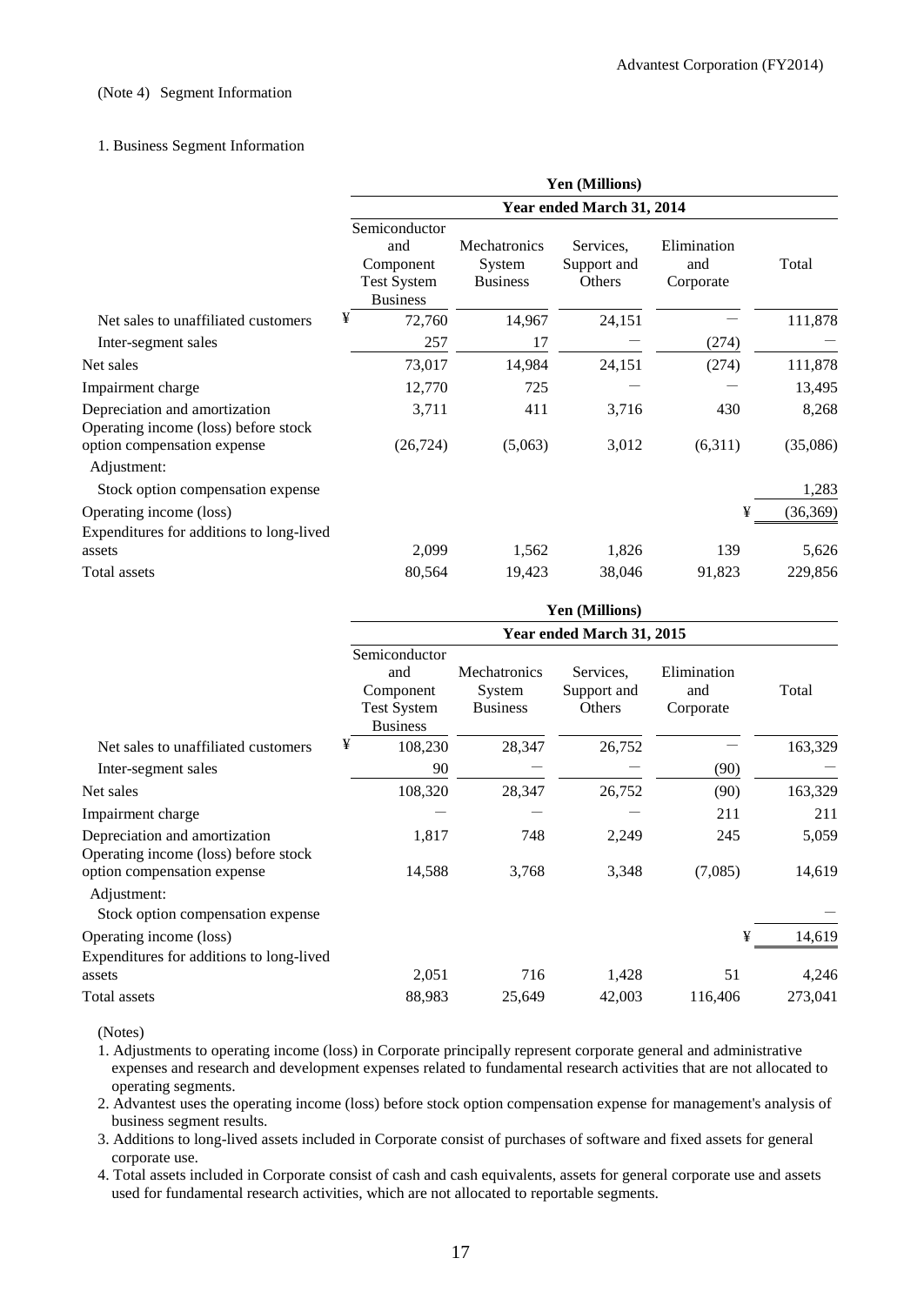2. Consolidated Net Sales by Geographical Areas

|          |   | Yen (Millions)                             |                                            |  |
|----------|---|--------------------------------------------|--------------------------------------------|--|
|          |   | <b>Year ended</b><br><b>March 31, 2014</b> | <b>Year ended</b><br><b>March 31, 2015</b> |  |
| Japan    | ¥ | 12,221                                     | 13,120                                     |  |
| Americas |   | 10,720                                     | 27,695                                     |  |
| Europe   |   | 7,276                                      | 9,076                                      |  |
| Asia     |   | 81,661                                     | 113,438                                    |  |
| Total    | ¥ | 111,878                                    | 163,329                                    |  |

(Notes)

1. Net sales to unaffiliated customers are based on the customer's location.

2. Each of the segments includes primarily the following countries or regions:

- (1) Americas U.S.A., Canada
- (2) Europe Ireland, Germany
- (3) Asia Taiwan, South Korea, China, Singapore

#### (Note 5) Per Share Information

The following table sets forth the computation of basic and diluted net income (loss) per share for the years ended March 31:

|                                     | Yen (millions)<br>except per share data |                   |  |
|-------------------------------------|-----------------------------------------|-------------------|--|
|                                     |                                         |                   |  |
|                                     | <b>Year ended</b>                       | <b>Year ended</b> |  |
|                                     | March 31, 2014                          | March 31, 2015    |  |
| Numerator:                          |                                         |                   |  |
| Net income (loss)                   | (35,540)                                | 12,948            |  |
| Dilutive effect of exercise of      |                                         |                   |  |
| exercise of convertible bonds       |                                         | (16)              |  |
| Diluted net income (loss)           | (35,540)                                | 12,932            |  |
| Denominator                         |                                         |                   |  |
| Basic weighted average shares of    |                                         |                   |  |
| common stock outstanding            | 174, 134, 457                           | 174,244,799       |  |
| Dilutive effect of exercise of      |                                         |                   |  |
| stock options                       |                                         | 163,433           |  |
| Dilutive effect of exercise of      |                                         |                   |  |
| exercise of convertible bonds       |                                         | 18,126,888        |  |
| Diluted weighted average shares of  |                                         |                   |  |
| common stock outstanding            | 174, 134, 457                           | 192,535,120       |  |
| Basic net income (loss) per share   | (204.10)                                | 74.31             |  |
| Diluted net income (loss) per share | (204.10)                                | 67.16             |  |

At March 31, 2014 and 2015, Advantest had outstanding stock options into 7,094,339 and 4,025,677 shares of common stock, respectively, which were anti-dilutive and excluded from the calculation of diluted net income (loss) per share but could potentially dilute net income (loss) per share in future periods.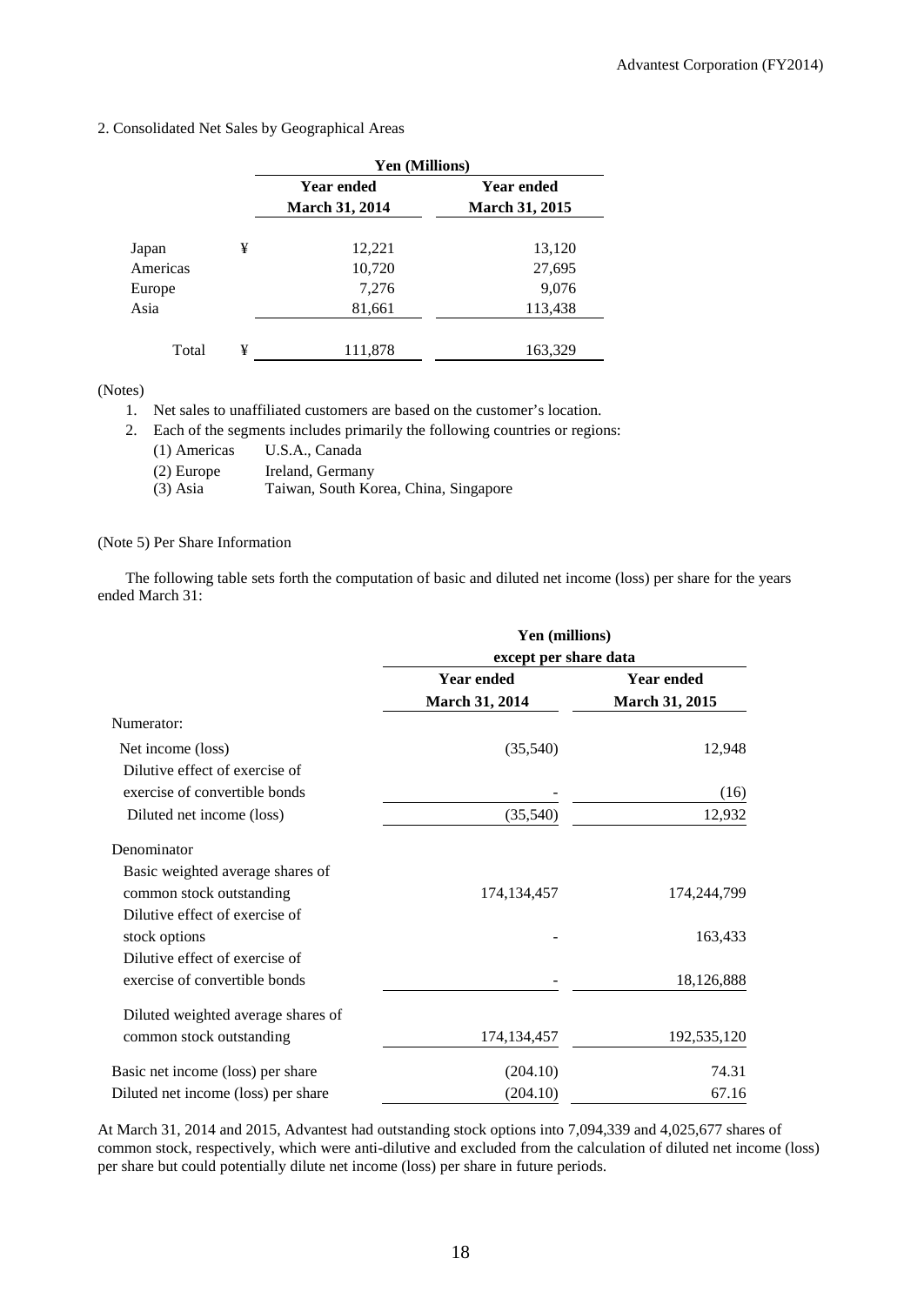(Note 6) Significant Subsequent Events: None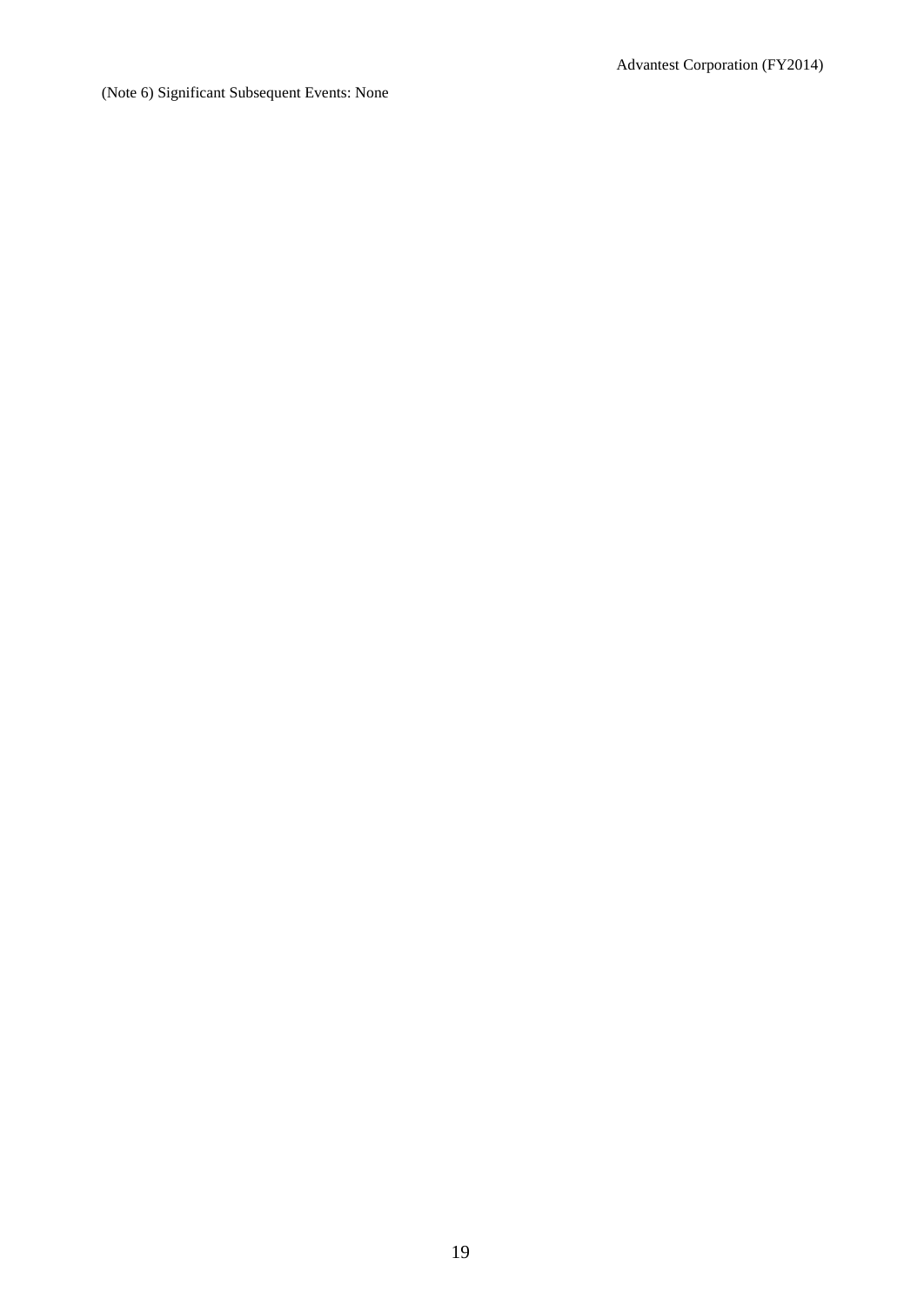## Changes in Directors and Executive Officers (To be effective on June 24, 2015)

#### 1. Nominees for Directors (excluding Directors who are Audit Committee members)

| Director | Shinichiro Kuroe  |
|----------|-------------------|
| Director | Osamu Karatsu     |
| Director | Seiichi Yoshikawa |
| Director | Sae Bum Myung     |
| Director | Hiroshi Nakamura  |
| Director | Yoshiaki Yoshida  |

Mr. Kuroe is to be elected as Representative Director at the extraordinary meeting of the board of directors to be held on June 24, 2015 after the 73rd ordinary general meeting of shareholders of Advantest Corporation.

2. Nominees for Directors who are Audit Committee members

| Director who is an Audit Committee member | Yuichi Kurita   |
|-------------------------------------------|-----------------|
| Director who is an Audit Committee member | Megumi Yamamuro |
| Director who is an Audit Committee member | Yasushige Hagio |

3. Nominee for substitute Director who is an Audit Committee member

Substitute Director who is an Audit Committee member Osamu Karatsu

Substitute Director who is an Audit Committee member shall be elected to fill the vacancy of another Director who was an Audit Committee member who resigned before the expiration of his/her term of office.

#### 4. Nominees for Executive Officers

| President and CEO<br>Senior Executive Officer | Shinichiro Kuroe<br>Sae Bum Myung | (to be promoted)      |                  |
|-----------------------------------------------|-----------------------------------|-----------------------|------------------|
|                                               | Hiroshi Nakamura                  |                       |                  |
| Managing Executive Officer                    | Yoshiaki Yoshida                  |                       |                  |
| Managing Executive Officer                    |                                   |                       |                  |
| Managing Executive Officer                    | Hans-Juergen Wagner               |                       |                  |
| Managing Executive Officer                    | Soichi Tsukakoshi                 |                       | (to be promoted) |
| Managing Executive Officer                    | Satoru Nagumo                     |                       | (to be promoted) |
| Managing Executive Officer                    | Koichi Tsukui                     | (to be promoted)      |                  |
| <b>Executive Officer</b>                      | Takashi Sugiura                   |                       |                  |
| <b>Executive Officer</b>                      | Takashi Sekino                    |                       |                  |
| <b>Executive Officer</b>                      | Josef Schraetzenstaller           |                       |                  |
| <b>Executive Officer</b>                      | Makoto Nakahara                   |                       |                  |
| <b>Executive Officer</b>                      | Toshiyuki Okayasu                 |                       |                  |
| Executive Officer                             | CH Wu                             |                       |                  |
| <b>Executive Officer</b>                      | Kazuhiro Yamashita                |                       |                  |
| <b>Executive Officer</b>                      | Takayuki Nakamura                 |                       |                  |
| <b>Executive Officer</b>                      | Wilhelm Radermacher               |                       |                  |
| <b>Executive Officer</b>                      | Masuhiro Yamada                   |                       |                  |
| <b>Executive Officer</b>                      | Isao Sasaki                       |                       |                  |
| <b>Executive Officer</b>                      | Keith Hardwick                    |                       |                  |
| <b>Executive Officer</b>                      | Douglas Lefever                   |                       |                  |
| <b>Executive Officer</b>                      | Syunsuke Kato                     |                       |                  |
| <b>Executive Officer</b>                      |                                   | (to be newly elected) |                  |
|                                               | Kimiya Sakamoto                   | (to be newly elected) |                  |
| <b>Executive Officer</b>                      |                                   |                       | Atsushi Fujita   |
| (to be newly elected)                         |                                   |                       |                  |